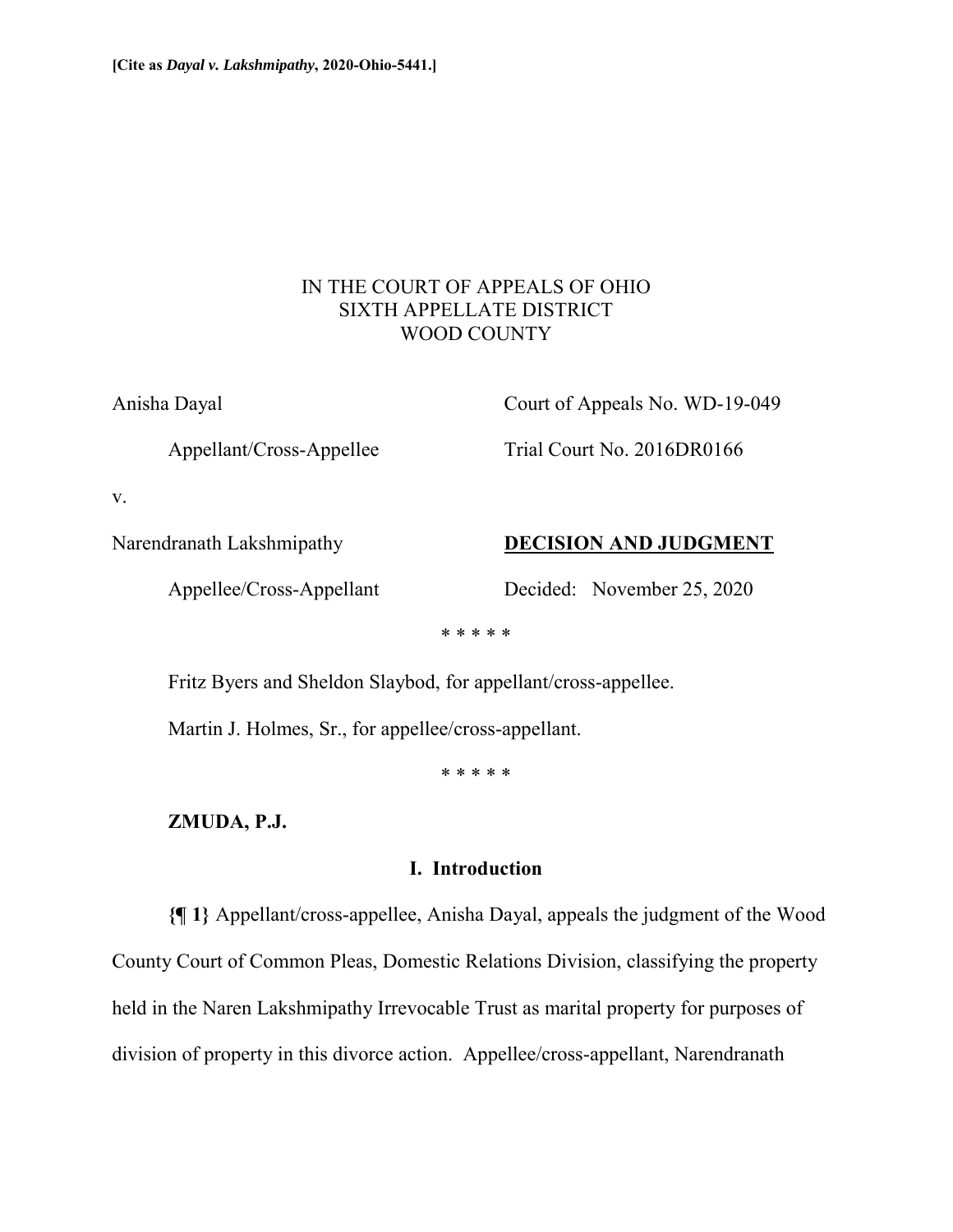Lakshmipathy, also appeals the trial court's judgment, which ordered him to reimburse appellant the sum of \$397,500 for her share of his 2018 income taxes.

**{¶ 2}** The parties to this divorce action were married on May 25, 1992. At the time, appellee, a board certified anesthesiologist, had just finished his first year of internship in internal medicine. Subsequently, appellee entered into a fellowship program in pain management at Tufts Medical School in Boston, Massachusetts. Upon completion of the program in June 1997, the parties moved to Toledo so that appellee could accept a position at St. Charles Hospital.

**{¶ 3}** Over the next two to three years, appellee developed a pain management practice in Findlay, Ohio, known as Pain Management Group, LLC ("PMG"). In an effort to streamline the business operations of PMG, appellee partnered with a friend, John Bookmyer, in January 2009. Pursuant to an agreement reached between appellee and Bookmyer, appellee retained a 90 percent ownership interest in PMG and Bookmyer received a 10 percent ownership interest in PMG. Appellee's interest in PMG is held by appellee's holding company, Dravidian Capital Management, Inc., which holds ownership interests in several other business entities as well.

**{¶ 4}** PMG's operations expanded over time and, as of January 22, 2018, PMG was engaged in over 40 business arrangements, described by appellee as either joint ventures or management service agreements with local hospitals. According to the affidavit of property filed with the trial court, the value of PMG at the time of the evidentiary hearing was \$21,536,000. In addition to his interest in PMG and numerous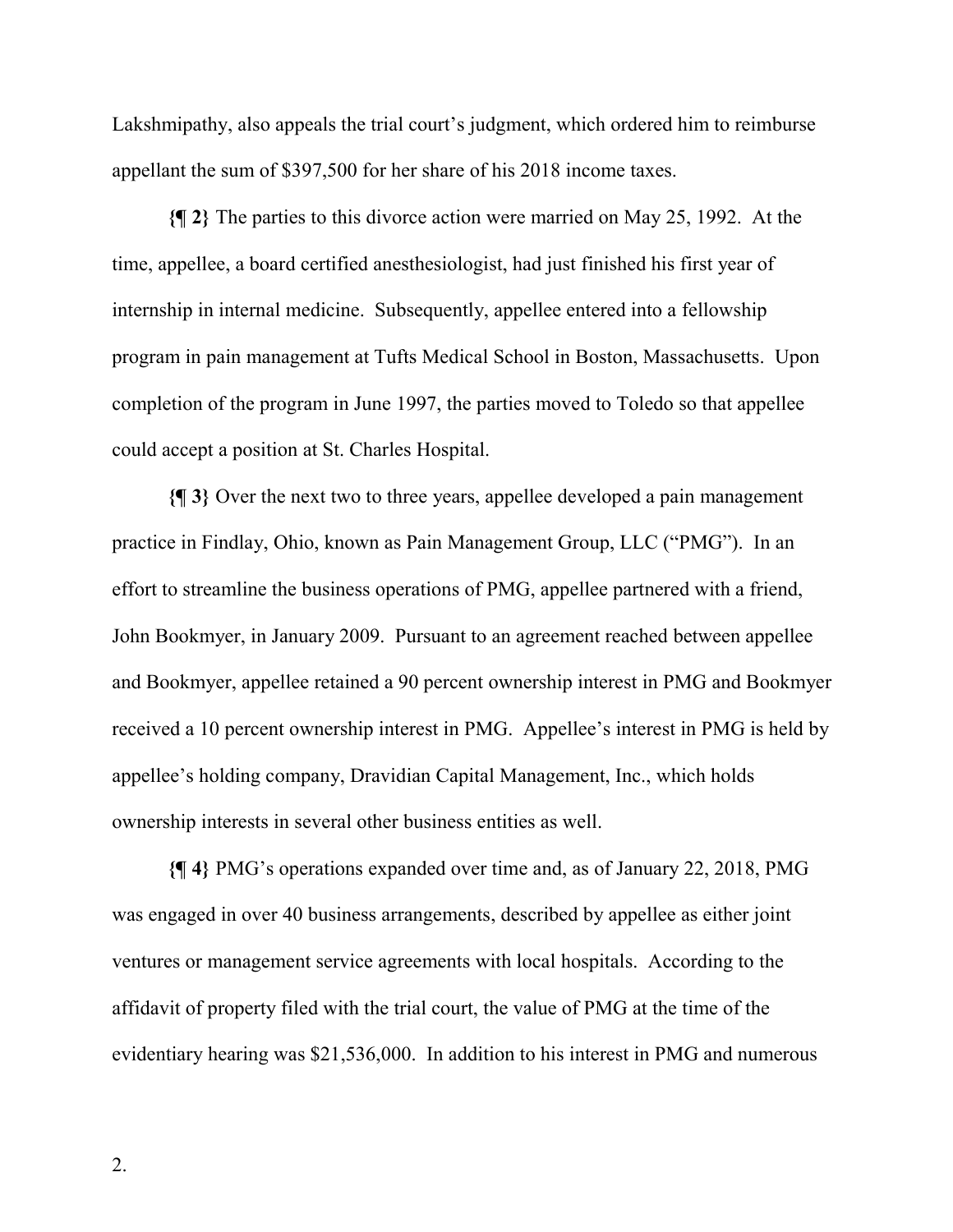other items of value listed on the affidavit, appellee held a checking and an investment account (collectively, the "NASM account<sup>1</sup>") with First Federal Bank that was funded primarily through distributions from Dravidian, which had a balance of approximately \$11,400,000 at the time of the hearing. During the pendency of these proceedings, in April and June 2018, appellee withdrew a total of \$795,000 from the NASM account with the trial court's permission, in order to pay his estimated income taxes.

**{¶ 5}** Given his extensive assets, appellee created the Naren Lakshmipathy Irrevocable Trust (the "Trust") in December 2012. According to his hearing testimony, appellee created the Trust in an effort to "protect assets for the family. That was the intent." At an earlier deposition, appellee stated that the Trust was created "so [his] children and Anisha could have moneys available, which are to secure their future." Explaining the difference in these two answers, appellee stated the following on redirect examination at the evidentiary hearing:

My understanding of the question, I'm saying the purpose of setting up the account, the purpose I had the trust was to protect assets. In using words such as their financial future, it would also include me in their financial future. I would not set something up where it excludes myself in their financial security. So the intent was for me to be included in their financial

 $\overline{a}$ 

<sup>&</sup>lt;sup>1</sup> NASM is an acronym built upon the first names of the parties and their two children.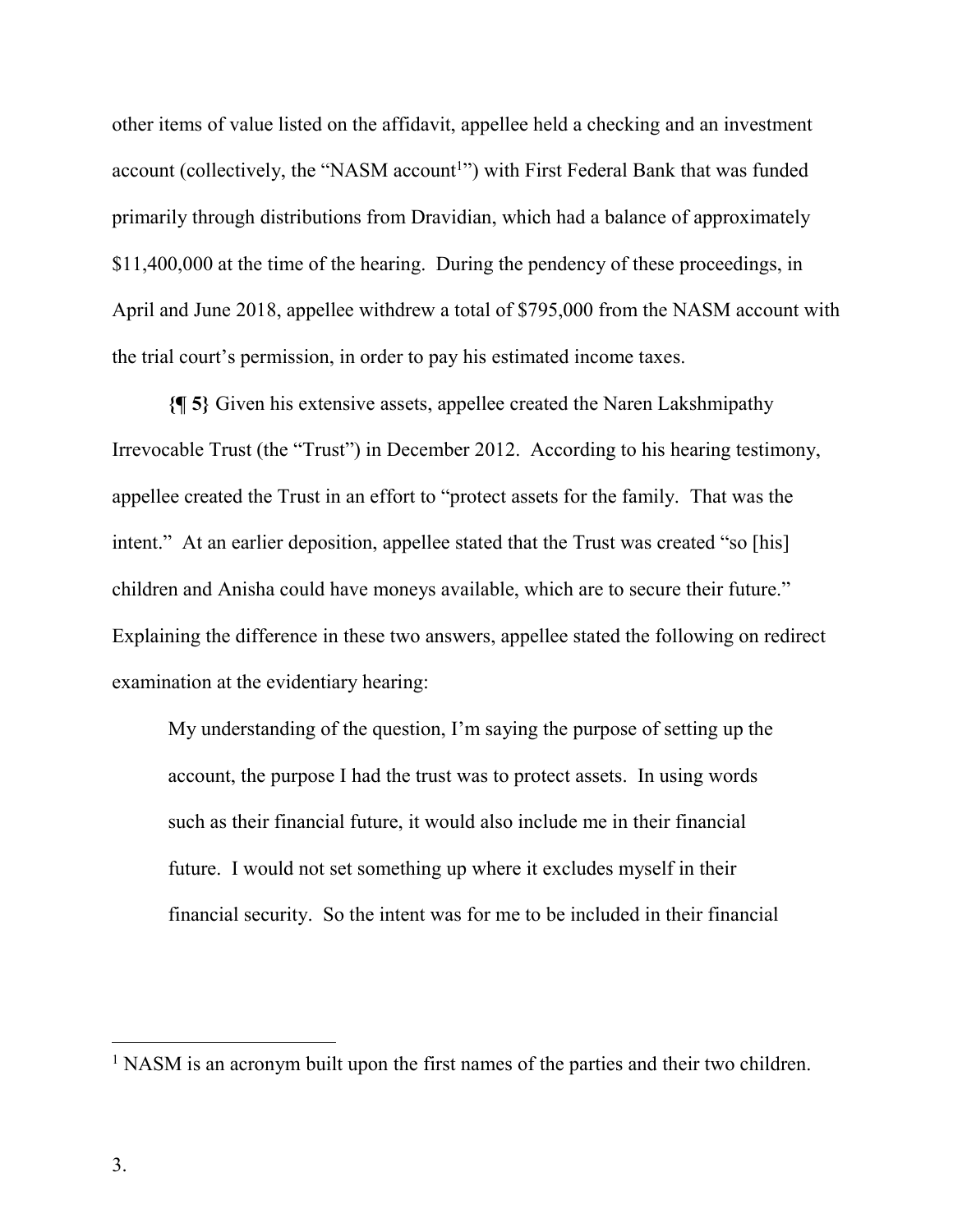security. I would not intentionally [set] something up where it excluded me from a fund I created for them and not be inclusive in that process.

**{¶ 6}** The trust agreement creating the Trust was drafted by appellee's attorney, Jon Liebenthal, and admitted into evidence as defendant's exhibit F. The agreement was executed on December 22, 2012, by appellee, as grantor, appellant, as trustee, and Liebenthal, as special trustee. At the time of execution, appellee and appellant were living together as husband and wife. Consequently, Liebenthal indicated that he had no reason to plan for the contingency that the couple would eventually be divorced.

**{¶ 7}** During his hearing testimony, Liebenthal explained the purpose behind forming the Trust. Liebenthal stated that the federal estate tax exemption amount was \$5 million in 2012, and was scheduled to "sunset and get reduced to \$1 million. So we did this for several clients at the end of 2012. We wanted to take advantage of the bigger estate tax exemption." Liebenthal recommended the creation of an irrevocable trust in 2012 "as a means of helping to preserve [appellee's] net worth."

**{¶ 8}** Liebenthal expounded that the primary difference between a revocable and irrevocable trust is that a revocable trust is subject to modification, amendment, and termination by the grantor, whereas an irrevocable trust is not. Thus, the grantor of an irrevocable trust, according to Liebenthal's understanding, "does not have the use or benefit of [the trust's] assets and has no way to control that function." Liebenthal went on to agree with appellant's counsel's statement that a grantor of an irrevocable trust, in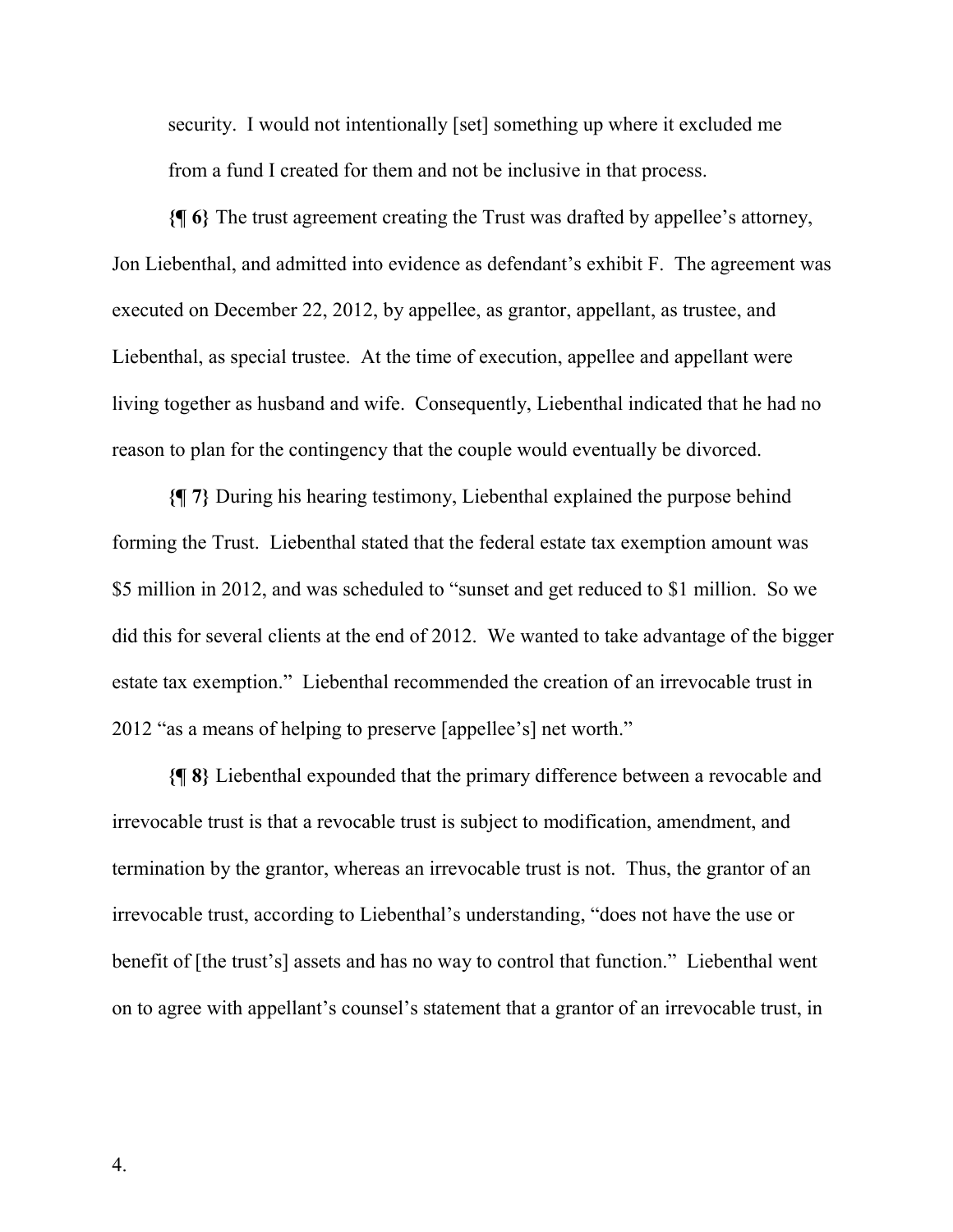order for the trust to retain its irrevocable status, "must forever relinquish all right, title, and interest in the corpus of the trust."

**{¶ 9}** Because of the irrevocable nature of the Trust, the property held by the Trust would no longer belong to appellee, and would thus be excluded from appellee's estate. Consequently, this property would not be subject to estate taxation in the event of appellee's untimely death.

**{¶ 10}** To accomplish the goal of creating an irrevocable trust, Liebenthal drafted a trust agreement containing the following language, in relevant part:

XI. GENERAL TRUST PROVISIONS

\* \* \*

O. Separate Property

Property of any character, including income, held for or paid to a non-Grantor beneficiary under this Trust Agreement shall be owned by such beneficiary (beneficially, when held for such beneficiary), as separate property and not as community property, it being the Grantor's intent that such property is in the nature of a gift or inheritance from the Grantor.

\* \* \*

### XIII. TRUSTS IRREVOCABLE

This Trust Agreement and each trust estate created in this Trust Agreement are expressly declared to be irrevocable, and the Grantor expressly waives all rights and power, acting alone or with others, to alter,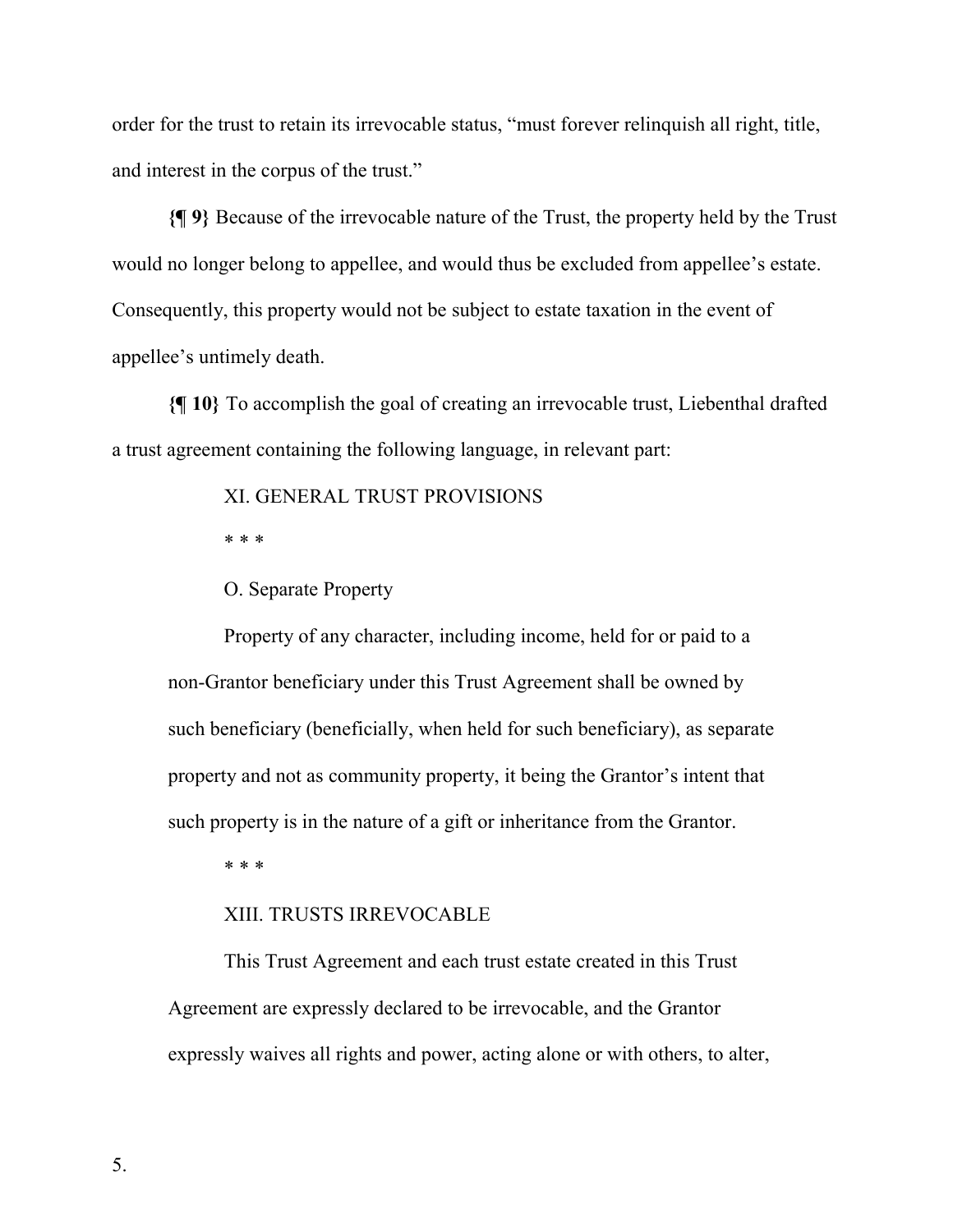amend or change the terms or conditions of this Trust Agreement in whole or in part.

By this trust agreement, the Grantor hereby renounces any interest, either vested or contingent, in the income or principal of any trust estate created hereunder, and relinquishes all possession or enjoyment of, or the right to income from, the property of any trust estate, and all right and power, whether alone or in conjunction with others, to designate the persons who shall possess and enjoy the principal or income of any such trust estate.

**{¶ 11}** According to Liebenthal, the Trust was funded by appellee in December 2012 with deposits totaling \$4,554,698. These deposits are reflected in a 2012 gift tax return filed by appellee on April 10, 2013. Prior to a 2016 amendment to the Trust Agreement, the income taxes generated by the Trust were paid by appellee through the use of an escrow account created specifically to pay such taxes and the administration expenses associated with the Trust. However, Liebenthal acknowledged that appellee's decision to pay the income taxes generated by the Trust did not nullify his relinquishment of any interest in the corpus of the Trust.

**{¶ 12}** When asked about the irrevocable nature of the trust, appellee acknowledged that the trust had to be irrevocable in order to receive the financial benefits that motivated him to create the Trust. Appellee admitted that the funds he used to fund the Trust did not constitute a loan for which he would be repaid.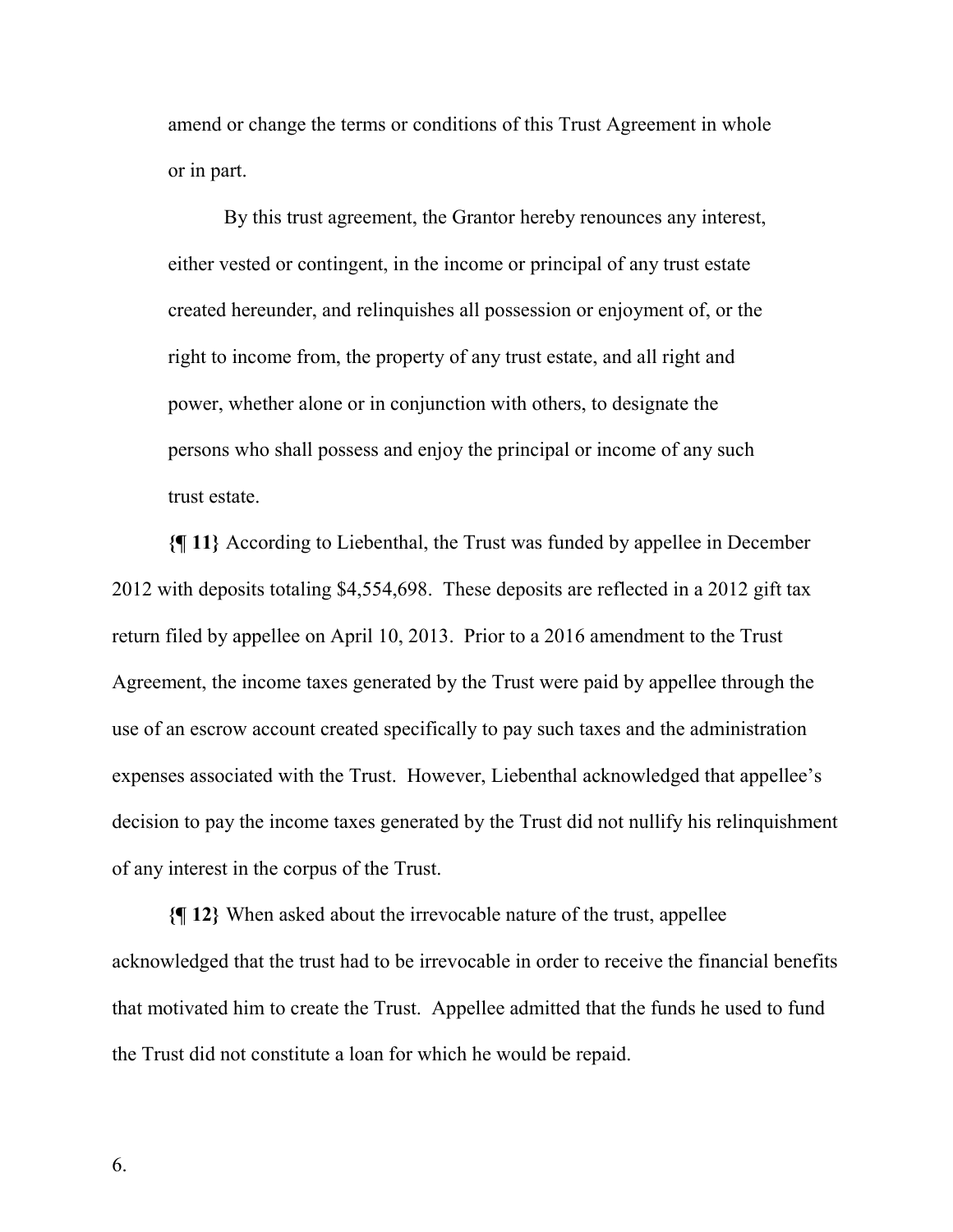**{¶ 13}** For her part, appellant testified that she did not know the details surrounding the formation of the Trust at the time of her execution of the trust agreement. During her deposition, appellant stated that she did not have any discussions with appellee regarding the Trust prior to its formation. Appellant first became aware of the extent of the assets held by the Trust during the pendency of these proceedings.

**{¶ 14}** Following 24 years of marriage, appellant filed her complaint for divorce on September 9, 2016. After appellee filed his answer and counterclaim on November 4, 2016, the matter proceeded to discovery. Thereafter, a five-day evidentiary hearing before a magistrate was held on January 22-24, March 29, and August 13, 2018.

**{¶ 15}** On April 6, 2018, appellee filed a motion to withdraw funds, in which he sought an order from the trial court allowing him to withdraw \$394,000 from the NASM account, which would be used to pay his first quarter estimated income taxes for 2018. On April 13, 2018, the magistrate issued her order granting appellee's motion and permitting him to withdraw the requested funds.

**{¶ 16}** Approximately three months later, on June 7, 2018, appellee filed a second motion to withdraw funds, this time seeking an order that would permit him to withdraw \$401,000 in order to pay his second quarter estimated income taxes for 2018. Once again, the magistrate granted appellee's motion. In her June 22, 2018 order granting the motion, the magistrate noted that "this interim distribution authorized by this Order will be taken into consideration at the time the Court determines the final distribution of marital assets."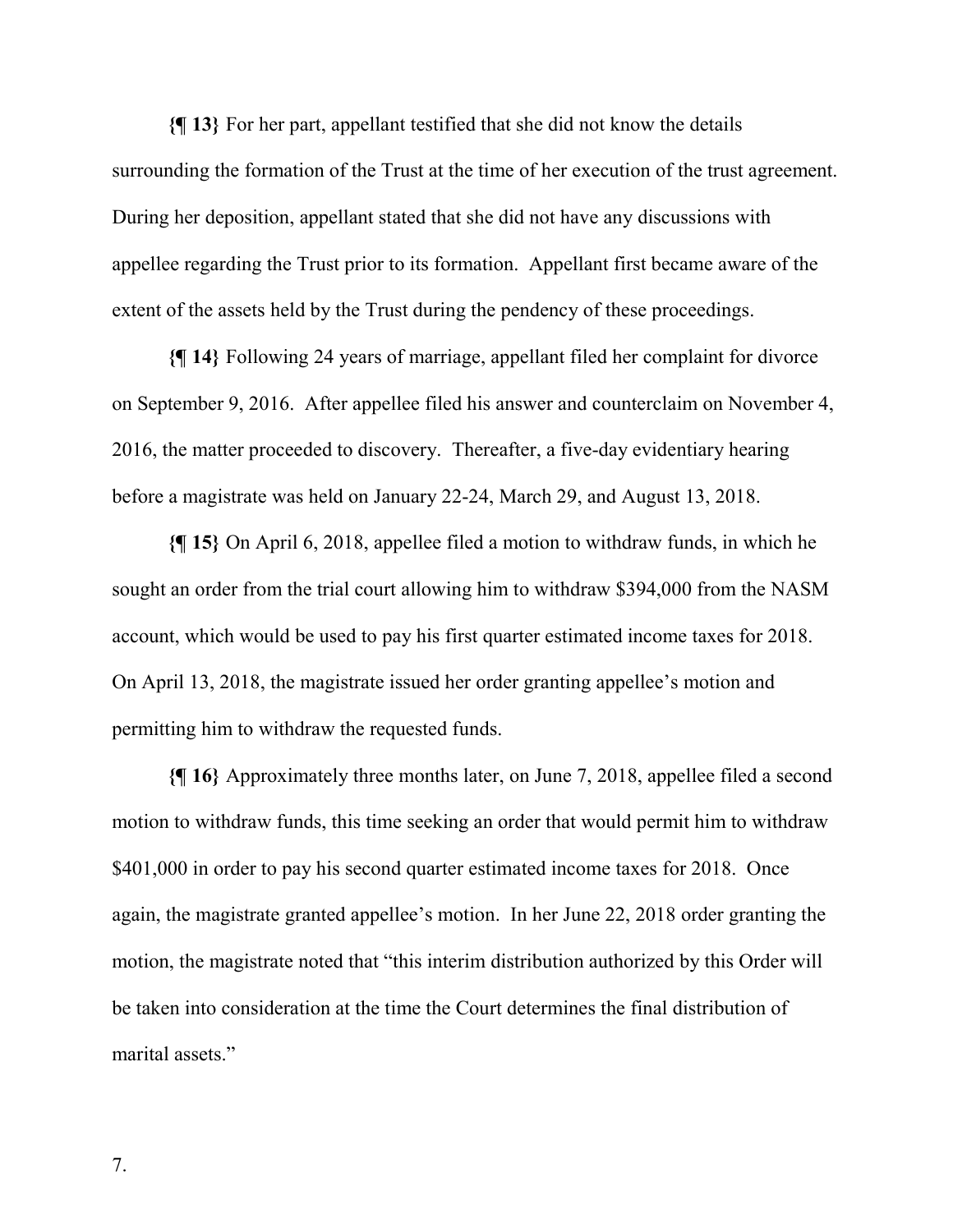**{¶ 17}** Following the hearing, the parties resolved nearly every disputed issue, as set forth in an agreed-upon order issued by the magistrate on February 12, 2019. Relevant to the present appeal, the order provides in part:

[T]he parties agree and acknowledge that they will submit to the Court for its decision two issues, to be decided on the basis of evidence in the record as of the date of this Order, without additional testimony or documentary evidence, and the parties' arguments. Those two issues are:

1. The Court shall determine whether the assets held in the Trust, including the property known as 608 Sixth Street, Brooklyn, NY and the funds held by and in the name of the Trust are marital assets subject to equitable division, as Defendant contends, or are separate property not subject to division between the parties, as the Plaintiff contends. For purpose of this determination, the parties stipulate that the value of the assets in the trust is six million seven hundred and ninety thousand two hundred and fifty-one dollars (\$6,790,251.00).

\* \* \*

2. The Court shall determine whether Plaintiff is entitled to be paid an amount equal to 50% of the moneys Defendant withdrew from the NASM account in April and June, 2018, pursuant to Court Orders, to pay his estimated income taxes. The parties stipulate that the total amount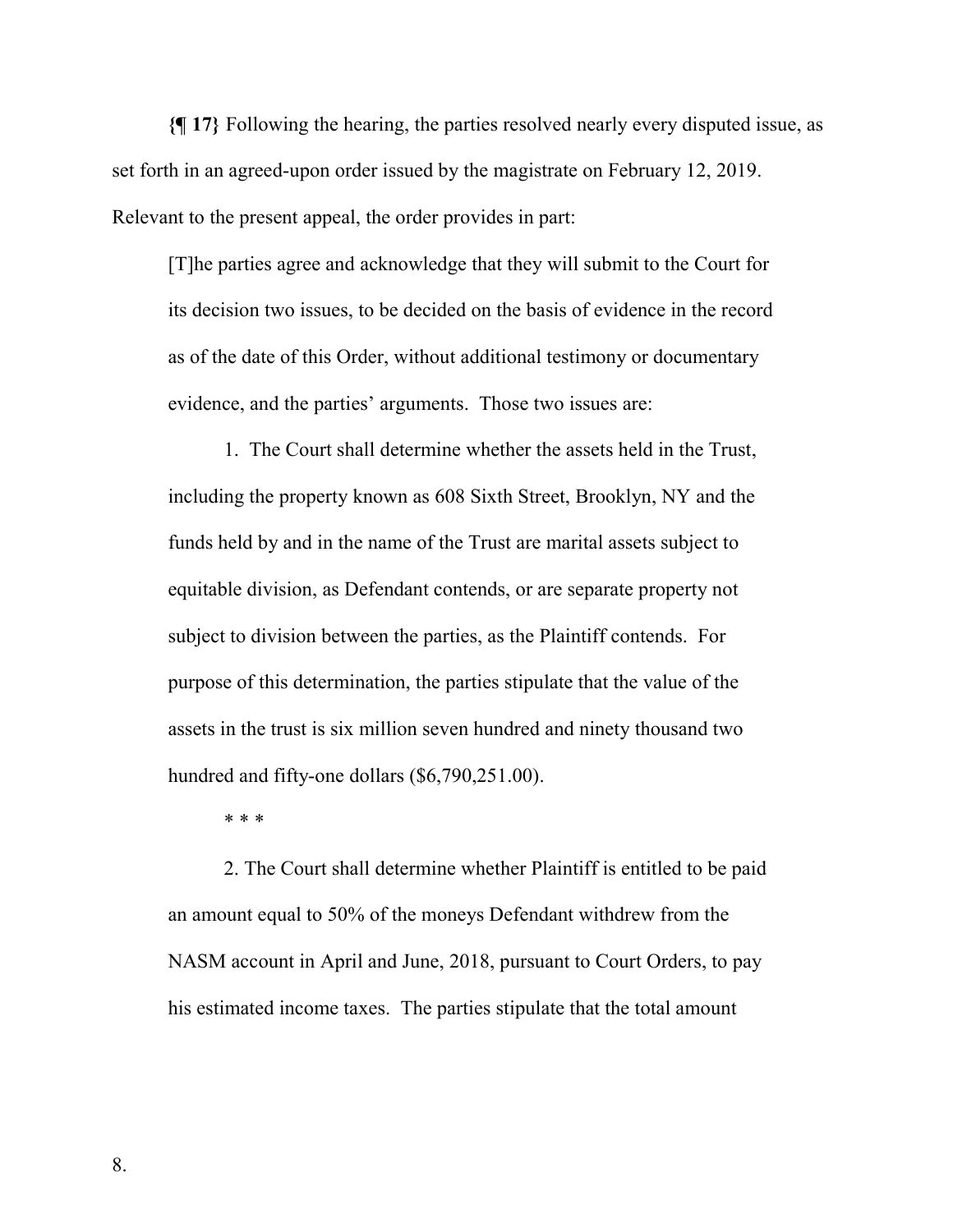Defendant withdrew from the NASM account pursuant to those orders is \$795,000.

**{¶ 18}** In accordance with the magistrate's February 12, 2019 order, the parties each filed briefs outlining their arguments regarding the two remaining issues on February 25, 2019. Thereafter, on March 7, 2019, the magistrate issued her decision resolving the two outstanding issues. In her decision, the magistrate ruled in favor of appellee as to the Trust issue and held that the Trust is marital property subject to equitable division. The magistrate found in favor of appellant as to the NASM account issue, ordering appellee to reimburse appellant in the amount of \$397,500, an amount equal to half of the \$795,000 withdrawal appellee made in order to pay his 2018 estimated income taxes.<sup>2</sup>

**{¶ 19}** On March 19, 2019, appellant filed objections to the magistrate's decision, in which she took issue with the magistrate's conclusion that the Trust is marital property subject to equitable division. For his part, appellee also filed objections to the magistrate's decision on March 27, 2019, arguing that the magistrate wrongly determined that appellant was entitled to reimbursement for the \$795,000 withdrawal from the NASM account and contending that the trial court correctly classified the Trust as marital property.

 $\overline{a}$ 

 $2$  A clerical mistake was made on the magistrate's March 7, 2019 order, which indicated an award of \$375,000 instead of \$397,500. The mistake was corrected by the magistrate upon the issuance of an amended decision on March 12, 2019, which reflects an award of \$397,500 to appellant.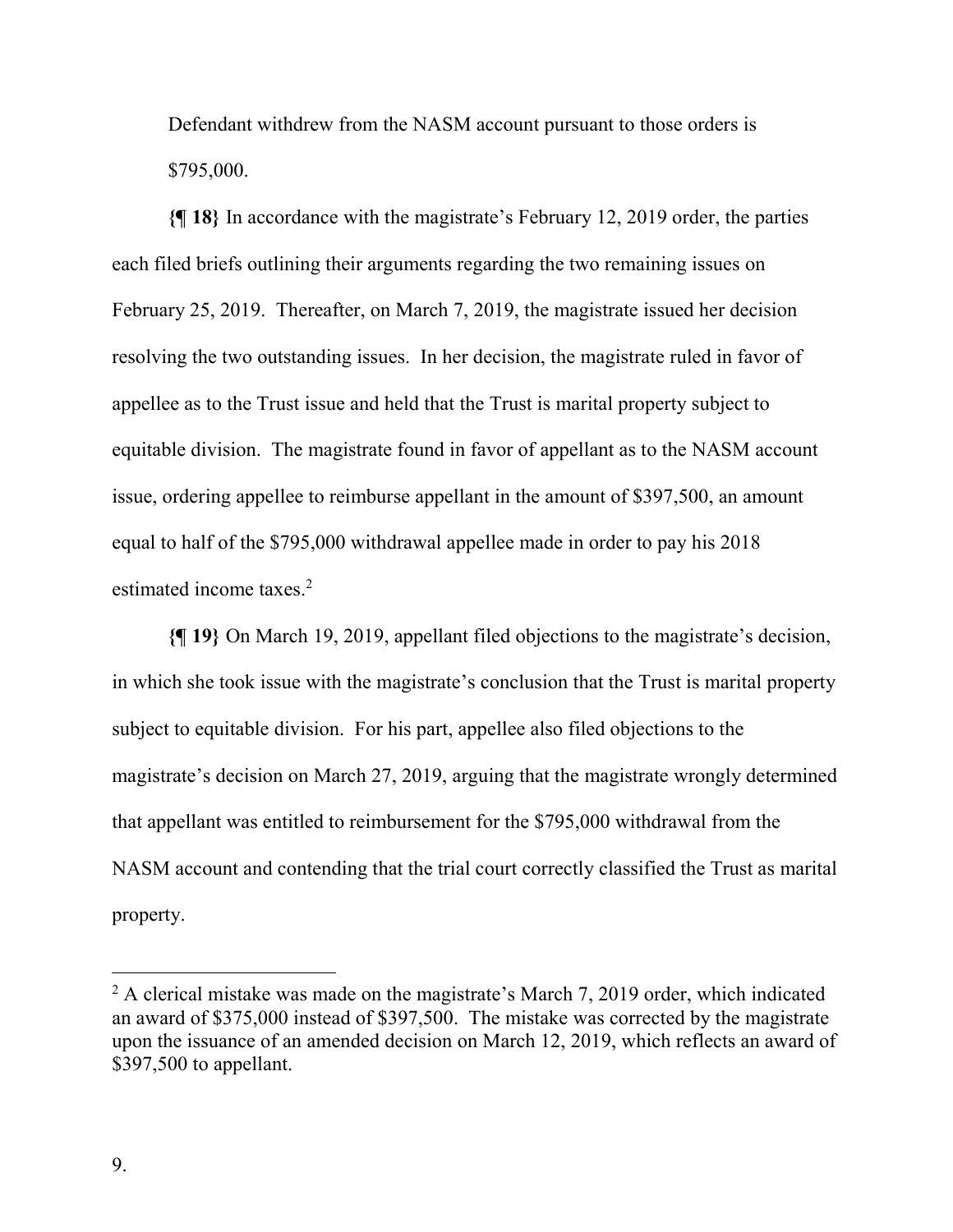**{¶ 20}** Upon consideration of the parties' objections to the magistrate's decision, the trial court issued its order on May 6, 2019. In its decision, the trial court overruled the parties' objections, approved and adopted the magistrate's decision, classified the Trust as marital property, and ordered appellee to reimburse appellant the sum of \$397,500.

**{¶ 21}** Subsequently, on June 20, 2019, the trial court entered its final judgment entry of divorce incorporating its rulings with respect to the two unresolved issues. The entry was signed by both the trial court and the magistrate. In response to the entry, the parties each filed notices of appeal. Upon our initial review of the entry, we determined that it did not constitute a final appealable order, prompting us to remand the matter to the trial court for a final appealable order.

**{¶ 22}** In compliance with our remand instructions, the trial court issued a final appealable judgment entry of divorce on October 17, 2019. Thereafter, the parties amended their notices of appeal, rendering the matter decisional.

#### **B. Assignments of Error**

**{¶ 23}** On appeal, appellant assigns the following error for our review:

The trial court committed legal error, and abused any discretion it may have had, by ruling that the Irrevocable [Trust] is marital property, subject to equitable division.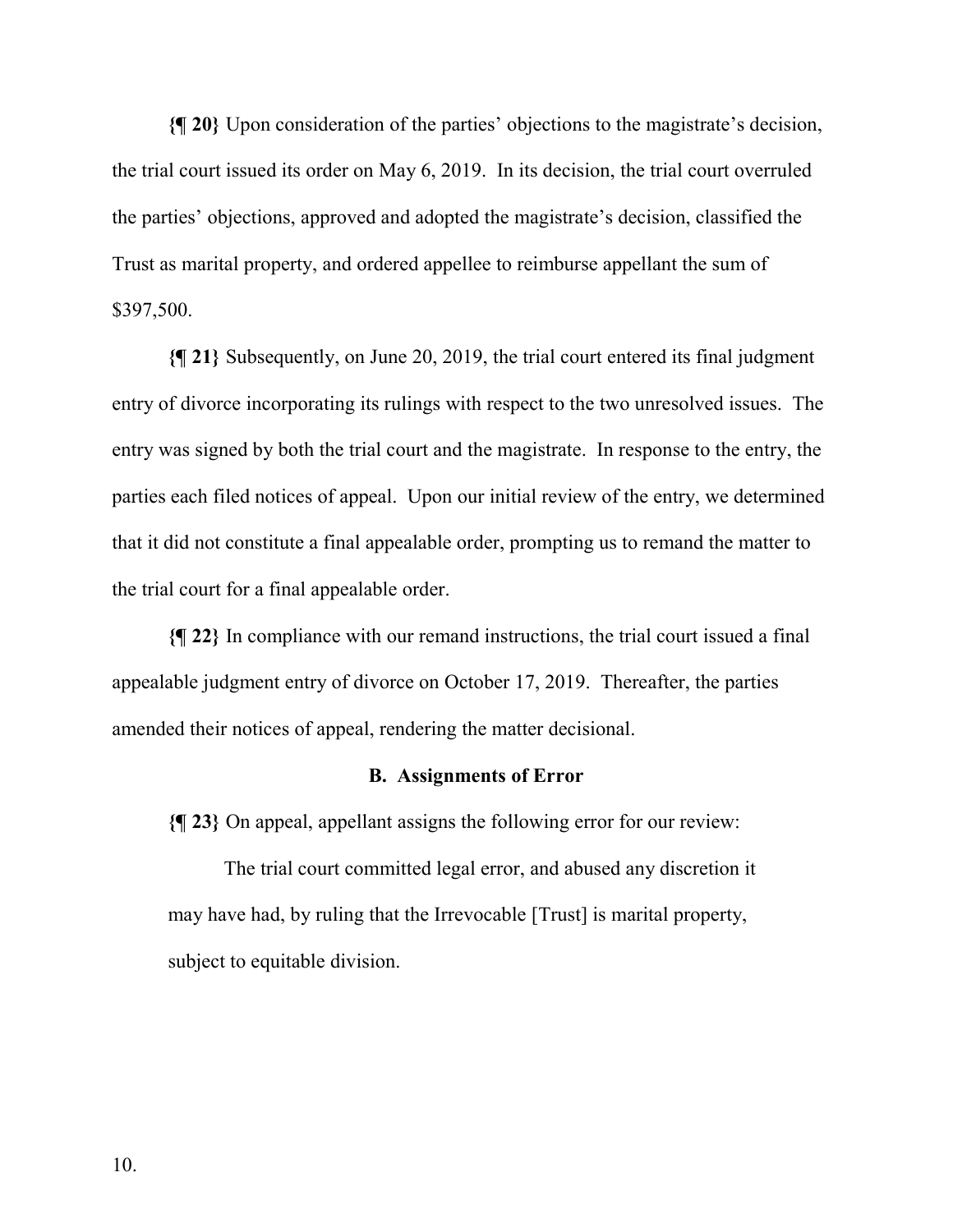**{¶ 24}** In his cross-appeal, appellee assigns the following error for our review:

As the parties agreed to file a joint 2018 income tax return and split any overpayment or refund, the trial court abused its discretion in ordering Ned to "refund" Anisha half of the amount withdrawn from the NASM account to pay the 2018 income tax estimates.

#### **II. Analysis**

### **A. Classification of the Trust Assets as Marital or Separate**

**{¶ 25}** In appellant's sole assignment of error, she argues that the trial court abused its discretion in classifying the Trust as marital property rather than separate property.

**{¶ 26}** In divorce proceedings, the domestic relations court must first determine what constitutes marital property and what constitutes separate property. R.C. 3105.171(B). This determination involves mixed questions of law and fact, and is therefore not a discretionary matter. *Schober v. Schober*, 6th Dist. Ottawa No. OT-08-061, 2009-Ohio-4408, ¶ 26, citing *Murphy v. Murphy*, 4th Dist. Lawrence No. 07CA35, 2008-Ohio-6699, ¶ 17. Instead, we review the domestic relations court's characterization of property under the manifest weight of the evidence standard. *Id.* "We will not reverse a judgment as against the manifest weight of the evidence if it is supported by some competent, credible evidence." *Sullinger v. Sullinger*, 6th Dist. Lucas No. L-18-1079, 2019-Ohio-1489, ¶ 41, citing *Blake Homes, Ltd. v. FirstEnergy Corp.*, 173 Ohio App.3d 230, 2007-Ohio-4606, 877 N.E.2d 1041, ¶ 62 (6th Dist.).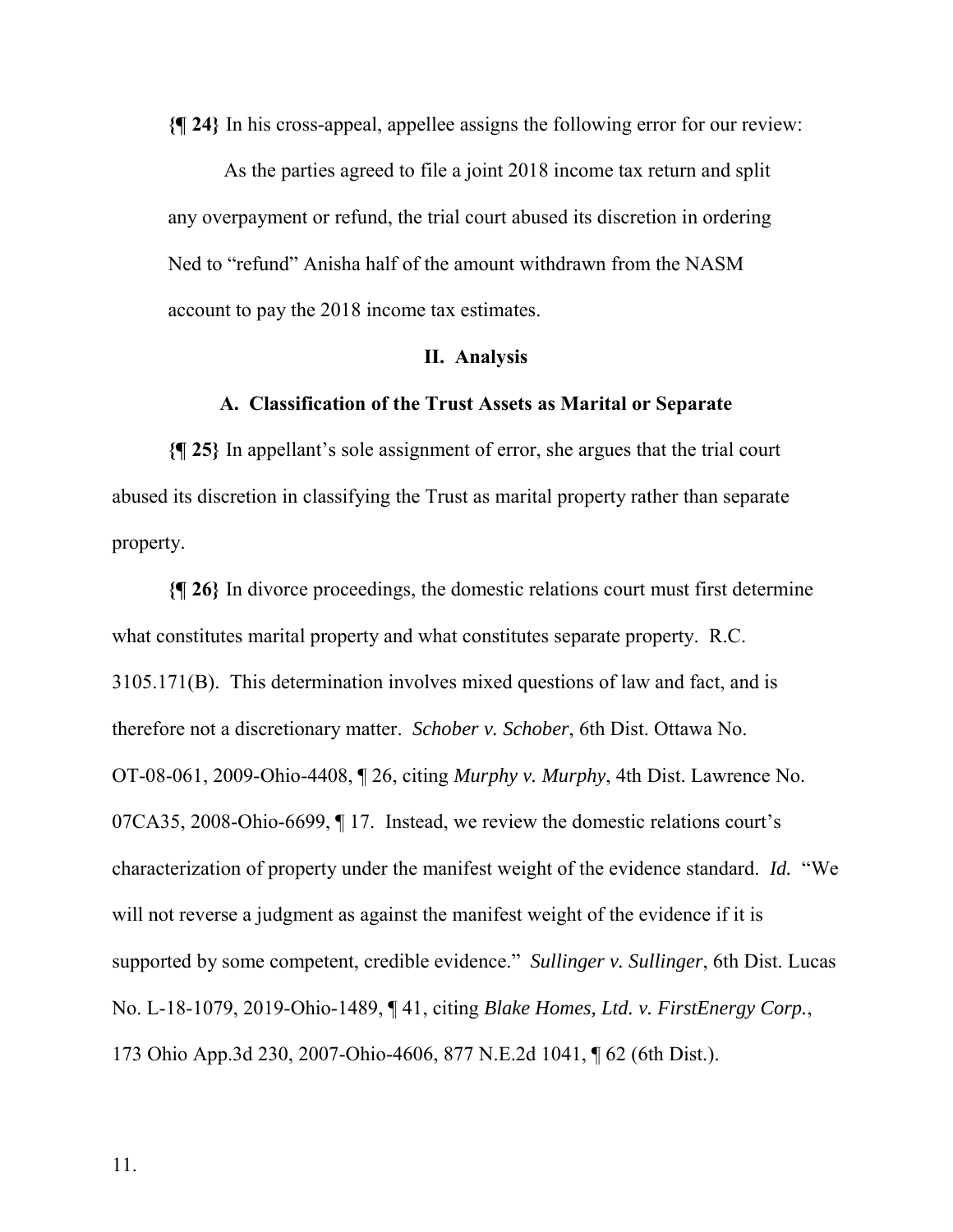**{¶ 27}** Under R.C. 3105.171, the terms "marital property" and "separate property" are defined, in pertinent part, as follows:

(A) As used in this section:

\* \* \*

(3)(a) "Marital property" means, subject to division  $(A)(3)(b)$  of this section, all of the following:

(i) All real and personal property that currently is owned by either or both of the spouses, including, but not limited to, the retirement benefits of the spouses, and that was acquired by either or both of the spouses during the marriage;

(ii) All interest that either or both of the spouses currently has in any real or personal property, including, but not limited to, the retirement benefits of the spouses, and that was acquired by either or both of the spouses during the marriage;

(iii Except as otherwise provided in this section, all income and appreciation on separate property, due to the labor, monetary, or in-kind contribution of either or both of the spouses that occurred during the marriage;

\* \* \*

(b) "Marital property" does not include any separate property. \* \* \*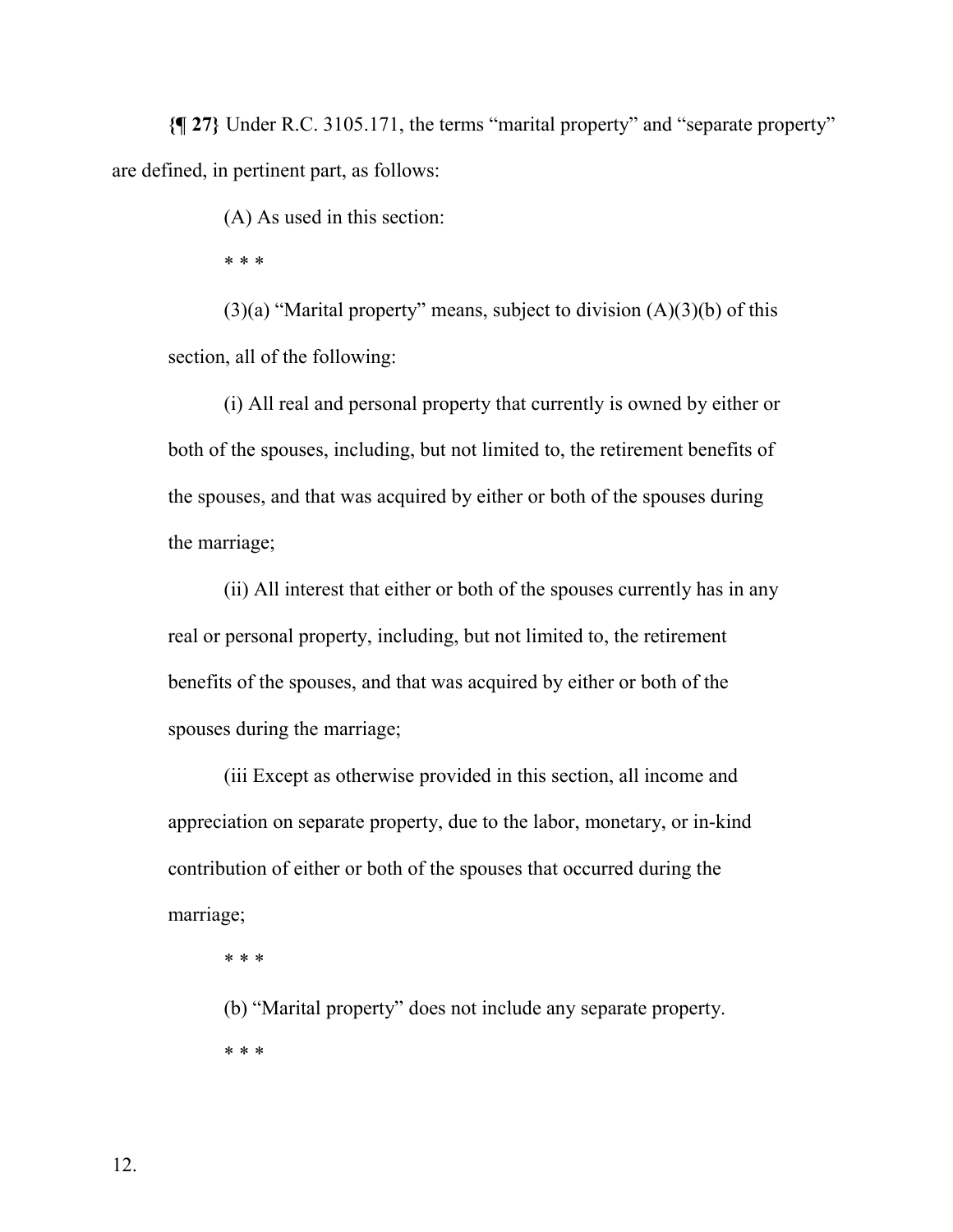(6)(a) "Separate property" means all real and personal property and any interest in real or personal property that is found by the court to be any of the following:

\* \* \*

(iii) Passive income and appreciation acquired from separate property by one spouse during the marriage;

\* \* \*

(vii) Any gift of any real or personal property or of an interest in real or personal property that is made after the date of the marriage and that is proven by clear and convincing evidence to have been given to only one spouse.

**{¶ 28}** Property acquired during a marriage is generally presumed to be marital property, unless it can be shown to be separate. *Johnson v. Mills*, 8th Dist. Cuyahoga No. 102241, 2015-Ohio-4273, ¶ 18. The burden of proof regarding the classification of certain property as "separate property" lies with the party seeking such classification. *Tincher v. Tincher*, 5th Dist. Fairfield No. 2019 CA 00028, 2020-Ohio-3352, ¶ 64, citing *Passyalia v. Moneir*, 5th Dist. Stark No. 2016 CA 00182, 2017-Ohio-7033, ¶ 18.

**{¶ 29}** Here, the Trust was initially funded with assets that were acquired during the course of the marriage and thus constituted marital property. However, appellant argues that the Trust assets became her separate property when appellee created the Trust naming her as the beneficiary and completely divested himself of the Trust assets.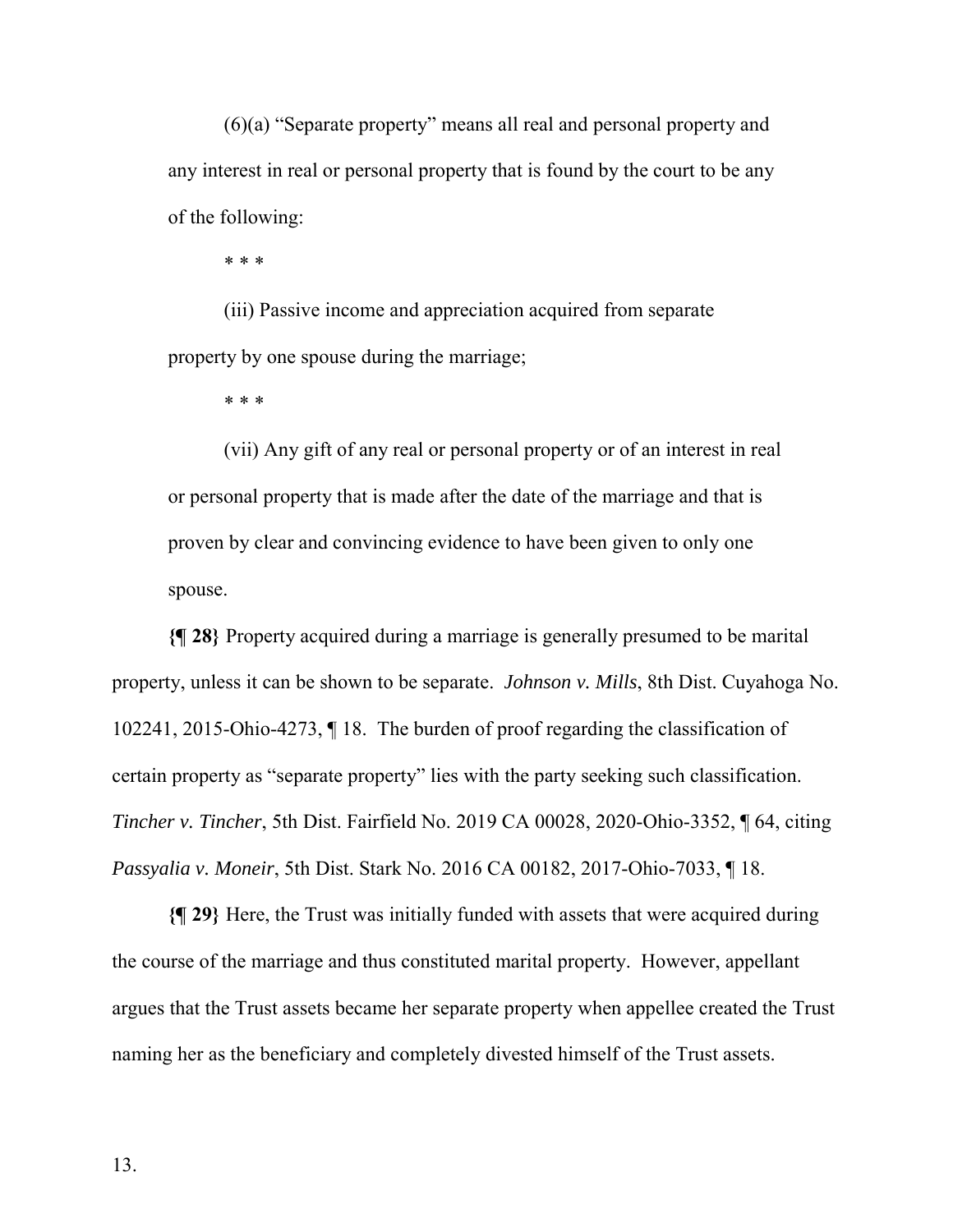**{¶ 30}** In order to prove that the property contained in the Trust is her separate property under R.C. 3105.171, appellant must demonstrate that it was gifted to her by appellee as contemplated under R.C.  $3105.171(A)(6)(a)(vii)$ . "Title to property does not determine whether it is marital or separate. Further, either party may acquire separate property through a gift after the date of the marriage. That reasonably includes an inter vivos gift from one spouse to the other." (Citations omitted.) *Williams-Booker v. Booker*, 2d Dist. Montgomery Nos. 21752 and 21767, 2007-Ohio-4717, ¶ 23; *see also Comella v. Comella*, 8th Dist. Cuyahoga No. 90969, 2008-Ohio-6673, ¶ 46, citing *Slife v. Slife*, 10th Dist. Franklin Nos. 85AP-701 and 85AP-920, 1987 WL 32231 (Dec. 31, 1987) (stating property that would otherwise be classified as marital property "is no longer marital property when given as a gift from one spouse to another.").

**{¶ 31}** The essential elements of an inter vivos gift are: "(1) [the] intent of the donor to make an immediate gift, (2) delivery of the property to the donee, [and] (3) acceptance of the gift by the donee." *Barkley v. Barkley*, 119 Ohio App.3d 155, 694 N.E.2d 989 (4th Dist.1997), fn. 2, citing *Bolles v. Toledo Trust Co.*, 132 Ohio St. 21, 4 N.E.2d 917 (1936). Generally, the donee has the burden of showing, by clear and convincing evidence, that the donor made an inter vivos gift. *Kovacs v. Kovacs*, 6th Dist. Sandusky No. S-09-039, 2011-Ohio-154, ¶ 12, citing *Helton v. Helton*, 114 Ohio App.3d 683, 686, 683 N.E.2d 1157 (2d Dist.1996).

**{¶ 32}** In this case, there is no question that appellee delivered the property to appellant (as beneficiary) when he deposited \$4,554,698 into the Trust in 2012.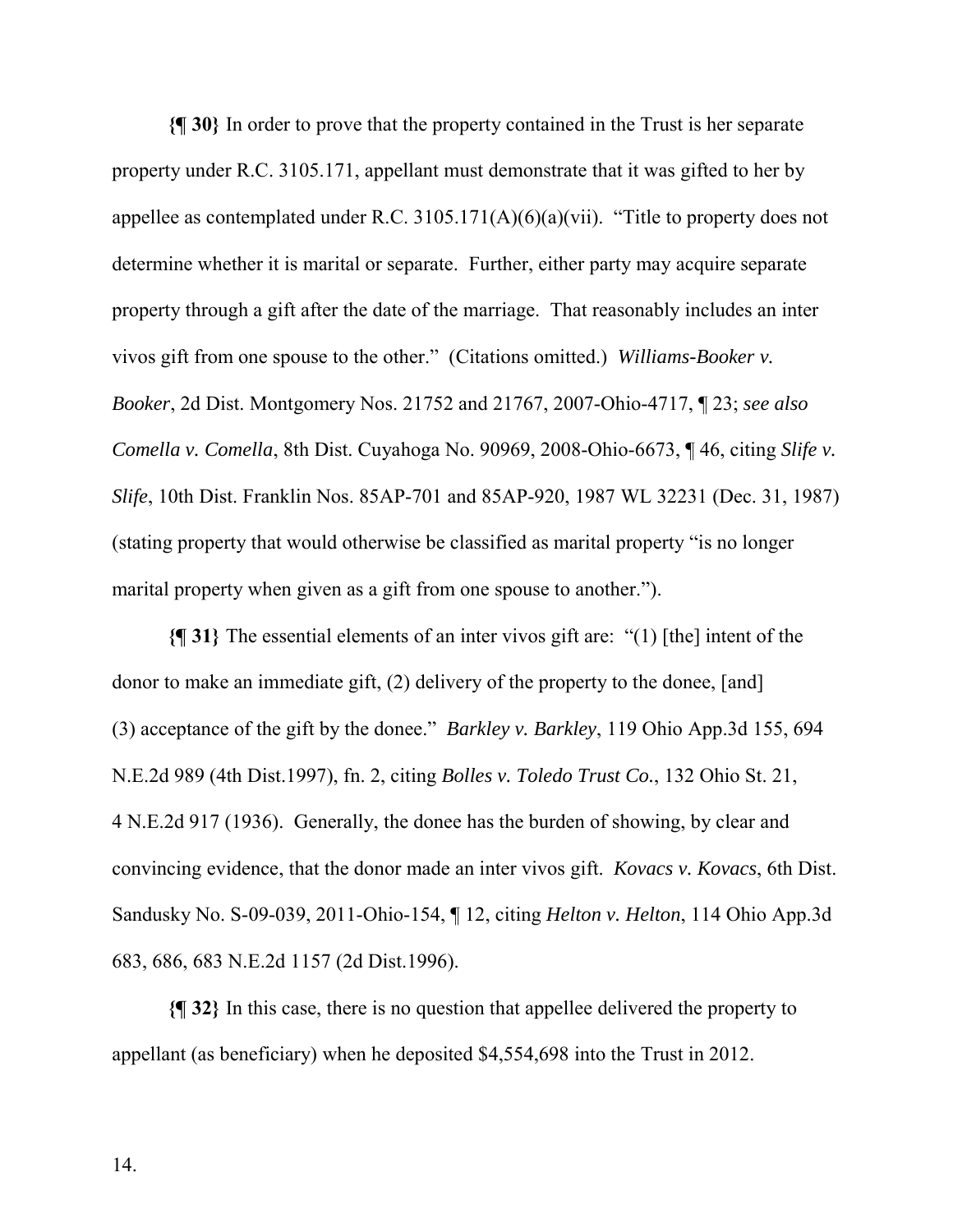Additionally, appellant's acceptance of the assets is evidenced by her execution of the Trust Agreement naming her beneficiary of the Trust. Thus, the question we must address is whether appellee's transfer of funds into the Trust was performed with the requisite donative intent to constitute an inter vivos gift.

**{¶ 33}** Upon review of the evidence presented in this case regarding the creation and funding of the Trust, we find that appellee possessed the requisite donative intent to make an inter vivos gift to appellant as beneficiary of the Trust. Indeed, the language of the Trust Agreement makes it clear that such donative intent existed at the time the marital property was transferred into the Trust. In particular, the Trust Agreement states that the property held by the Trust for the benefit of the Trust beneficiaries "shall be owned by such beneficiary (beneficially, when held for such beneficiary), *as separate property and not as community property, it being the Grantor's intent that such property is in the nature of a gift or inheritance from the Grantor*." (Emphasis added.) Moreover, in the Trust Agreement, appellee "renounce[d] any interest, either vested or contingent, in the income or principal of any trust estate created hereunder, and relinquishe[d] all possession or enjoyment of, or the right to income from, the property of any trust estate \* \* \* "

**{¶ 34}** When asked about the irrevocable nature of the Trust created by the Trust Agreement, appellee acknowledged that the Trust had to be irrevocable in order to receive the financial benefits that motivated him to create the Trust, namely the avoidance of estate taxes on the funds transferred into the Trust for the benefit of appellee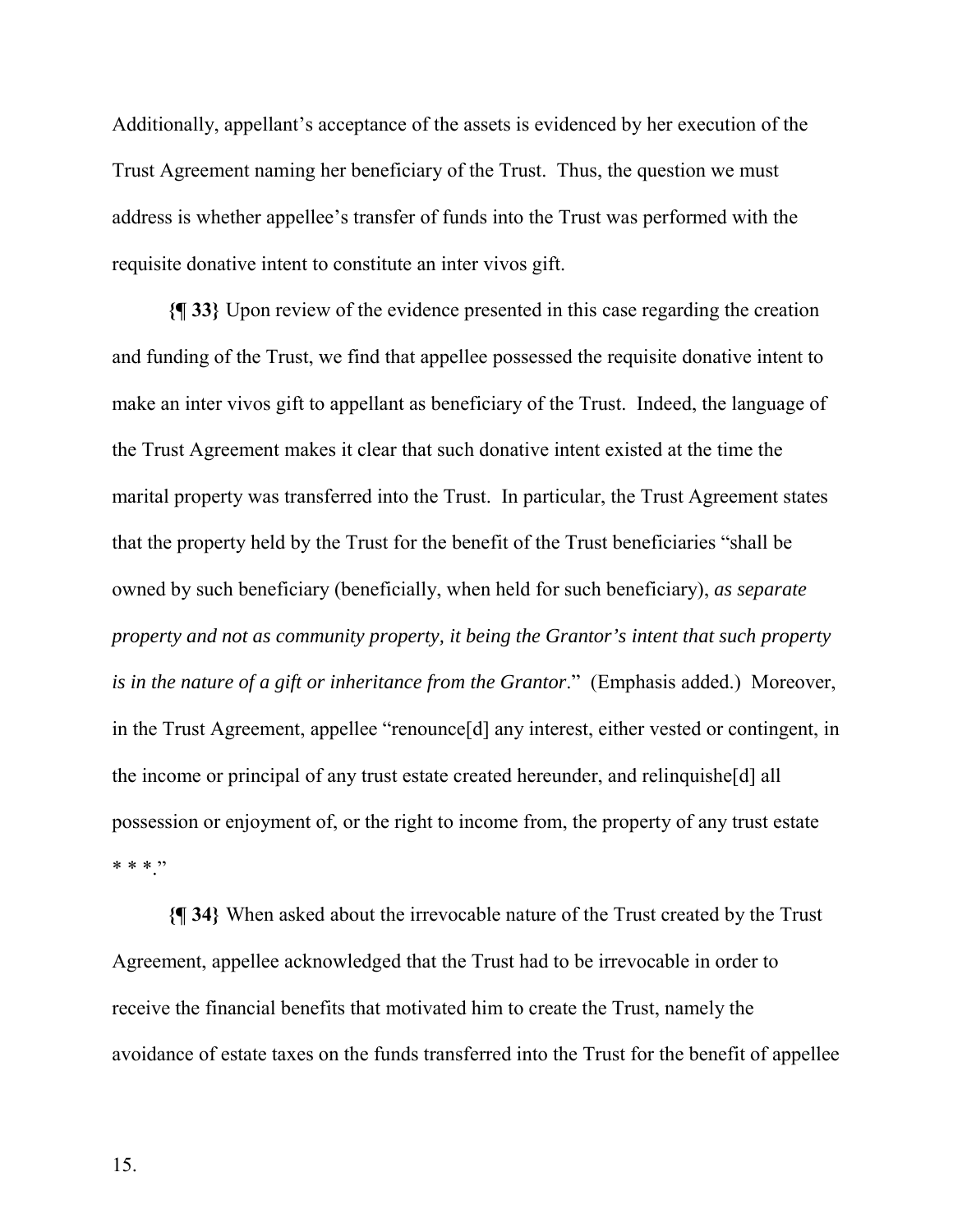and the parties' children. Moreover, appellee filed a 2012 estate tax return shortly after funding the Trust, which reflects appellee's position at the time that the deposits constituted gifts entitling him to certain tax benefits with respect to the value of the assets transferred into the Trust (\$4,554,698).

**{¶ 35}** Taken together, the language of the Trust Agreement, appellee's testimony at trial, and appellee's filing of the 2012 gift tax return establish that appellee possessed the requisite donative intent to make an inter vivos gift to appellant. At the time he created the Trust in 2012, appellee relinquished all interest in the assets used to fund the Trust so that the assets would not be depleted by the federal estate tax applicable at the time, and in order that appellant (and his children thereafter) would be provided for in the event of his death.

**{¶ 36}** Now, eight years later, appellee advances an argument that is inconsistent with his actions in 2012 and in contravention to his characterization of the transfer of funds into the Trust that he took in filing his 2012 gift tax return. In essence, appellee seeks to reclassify his transfer of funds into the Trust because the couple's relationship has now deteriorated. However, the developments that have transpired over the intervening years since the Trust was created do not vitiate the donative intent that appellee possessed at the time of the transfer of funds in 2012.

**{¶ 37}** "'Many gifts are made for reasons that sour with the passage of time.' Unfortunately, gift law does not allow a donor to recover/revoke an inter vivos gift simply because his or her reasons for giving it have 'soured.'" *Cooper v. Smith*,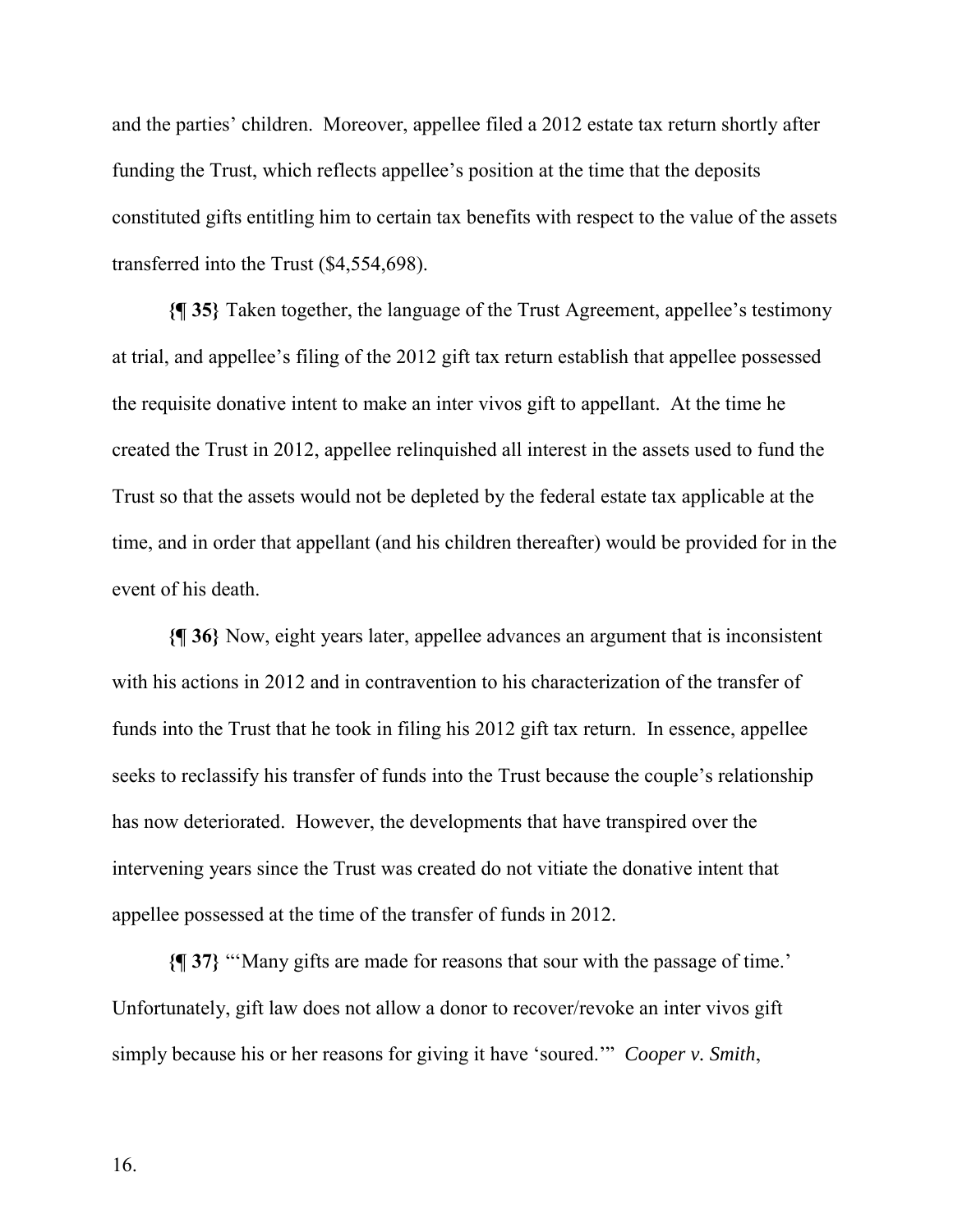155 Ohio App.3d 218, 2003-Ohio-6083, 800 N.E.2d 372, ¶ 25 (4th Dist.), quoting *Albanese v. Indelicato*, 25 N.J.Misc. 144, 145, 51 A.2d 110 (2d Dist.1947). This reality remains true even in cases such as this involving inter-spousal transfers of marital property. *See Comella*, *supra*, at ¶ 62-63. In *Comella*, the court indicated:

The best approach is to treat gifts exchanged during marriage as absolute and irrevocable inter vivos gifts unless the donor-spouse has expressed an intent stated directly to the donee-spouse at the actual time of gifting that the gift is conditioned on the continuation of the marriage. In the instant case, Thomas did not impose conditions on the gifts at the time of their making by directly stating to Patricia that if stated conditions failed, the gifts would fail. Absent such a situation, traditional gift law prevails, and the completed inter vivos gifts made by Thomas were absolute and irrevocable.

*Id.* at  $\P$  63.

**{¶ 38}** Likewise, in this case, there is no evidence in the record to suggest that appellee attached conditions to the establishment of the Trust. Indeed, the evidence establishes just the opposite, as any such conditions would have thwarted appellee's stated purpose for establishing the Trust, namely the avoidance of federal estate tax by virtue of his complete divestment of the assets transferred into the Trust, for the benefit of appellant and, upon her death, his children.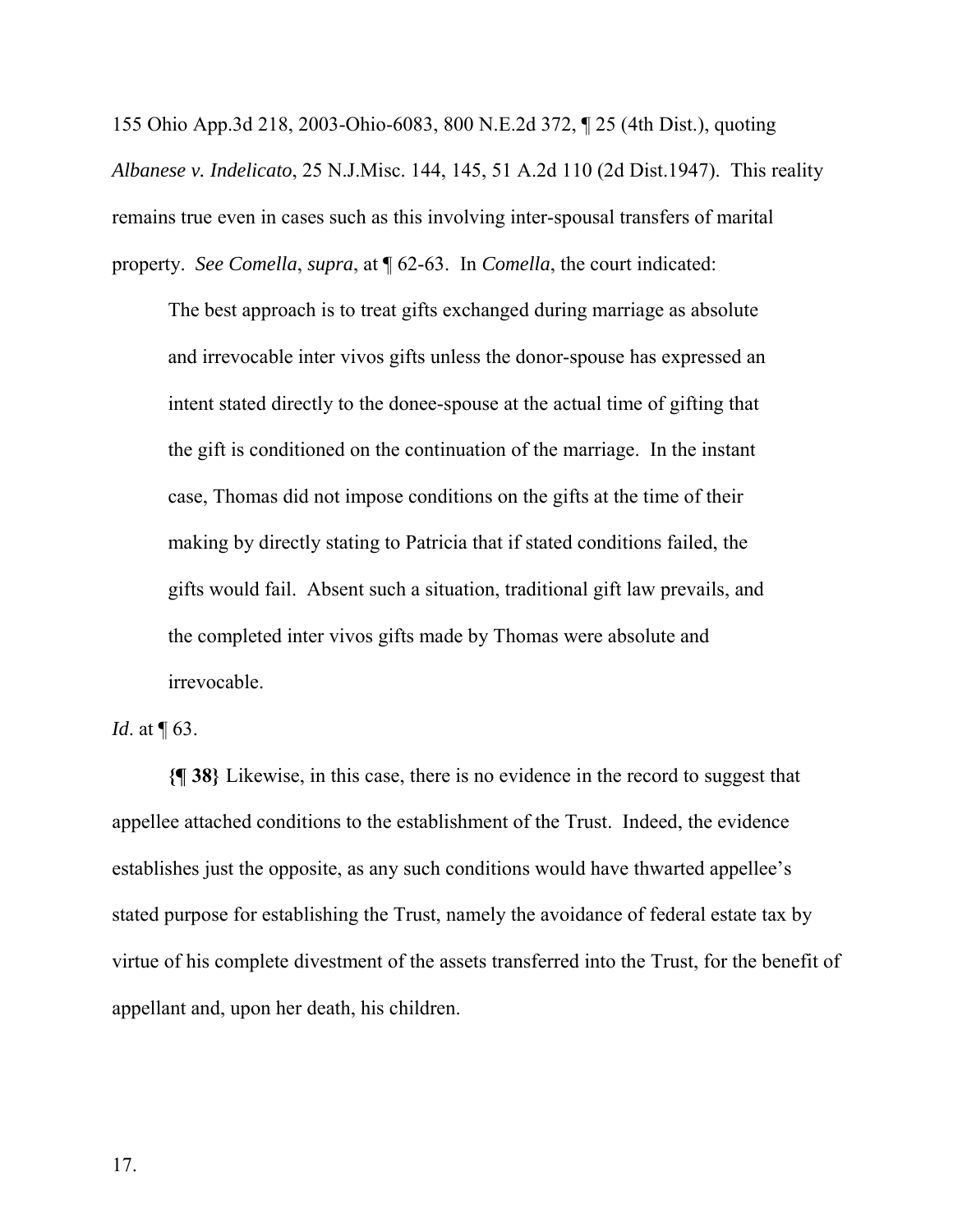**{¶ 39}** In our decision in *Soley v. Soley*, 2017-Ohio-2817, 82 N.E.3d 43 (6th Dist.), we addressed a related argument. There, the husband deeded some of his real estate to his wife during the course of the couple's marriage in order to evade his creditors. *Id.* at ¶ 2. Subsequent to the transfer, the couple began to experience marital difficulties leading to the filing for divorce. In the divorce action, husband argued that the transferred real property remained his separate property (the real estate was held by husband prior to the marriage) because it was transferred only to avoid creditors and not as an inter vivos gift.

**{¶ 40}** Upon consideration of husband's argument, the domestic relations court agreed that the transfer of the property did not constitute a gift and therefore did not convert the separate property into marital property. *Id*. at ¶ 4. The court determined that husband did not possess the requisite donative intent when he executed the quitclaim deed for the purpose of avoiding his creditors. *Id.*

**{¶ 41}** On appeal, we acknowledged that "the mere execution of a deed transferring title from one spouse to another does not convert property that is otherwise separate property into marital property." *Id*. at ¶ 22. We noted that "'the form of title is relevant to, but not conclusive of, the classification of property as being either marital or separate.'" *Id*., quoting *Barkley v. Barkley*, 119 Ohio App.3d 155, 161, 694 N.E.2d 989 (4th Dist.1997). Nonetheless, we held that husband acted with donative intent when he transferred the property in order to avoid creditors. *Id.* at ¶ 26.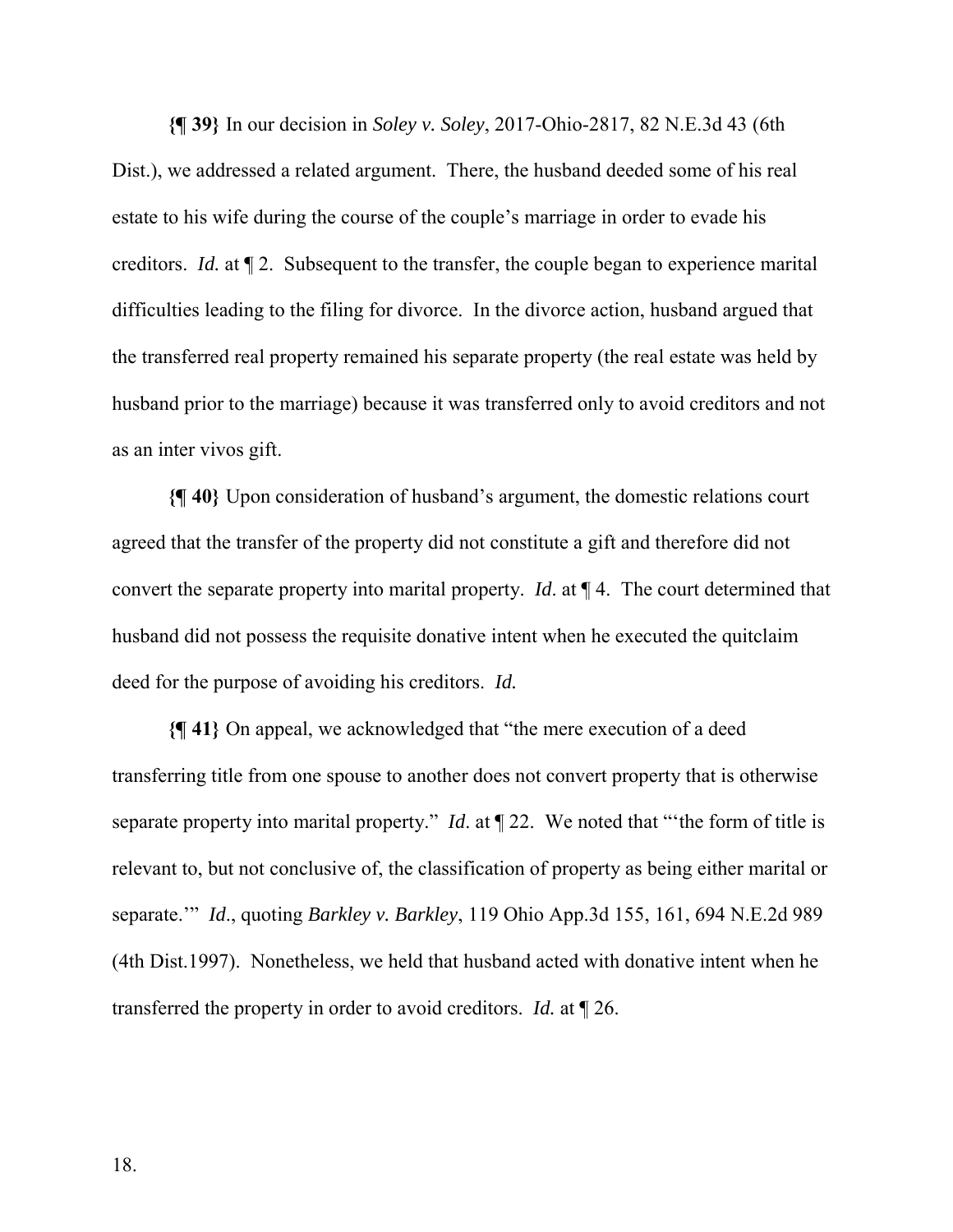**{¶ 42}** In arriving at our decision, we approvingly cited to the reasoning articulated by the Tenth District in *Neighbarger v. Neighbarger*, 10th Dist. Franklin No. 05AP-651, 2006-Ohio-796. In that case, the husband transferred farmland via quitclaim deed to his wife to shield it from potential civil judgments against him. The husband argued that the property remained his separate property in the subsequent divorce action. The Tenth District rejected the husband's argument, stating:

There is no question that [husband] intended, in 1990 [the year in which husband transferred the property to wife], to create a legal barrier between himself and the property. His stated objective was to shelter his assets from any financial risk arising from the criminal charges against him. If the outcome of the criminal trial had been different, he most certainly would have argued that he had no assets to satisfy whatever financial liability might have arisen, including his child support obligations. Having made that choice for his own benefit in 1990, to the detriment of his children and creditors, we will not allow [husband] to turn his deliberate action into a legal fiction for his own benefit again. He intended to transfer the property and, as evidenced by the quitclaim deed, he did transfer the property.

*Id.* at ¶ 25.

**{¶ 43}** After noting the foregoing analysis from the Tenth District's *Neighbarger* decision, we went on to examine the Third District's decision in *Strasburg v. Strasburg*, 3d Dist. Auglaize No. 2-10-12, 2010-Ohio-3672. Relying upon the Tenth District's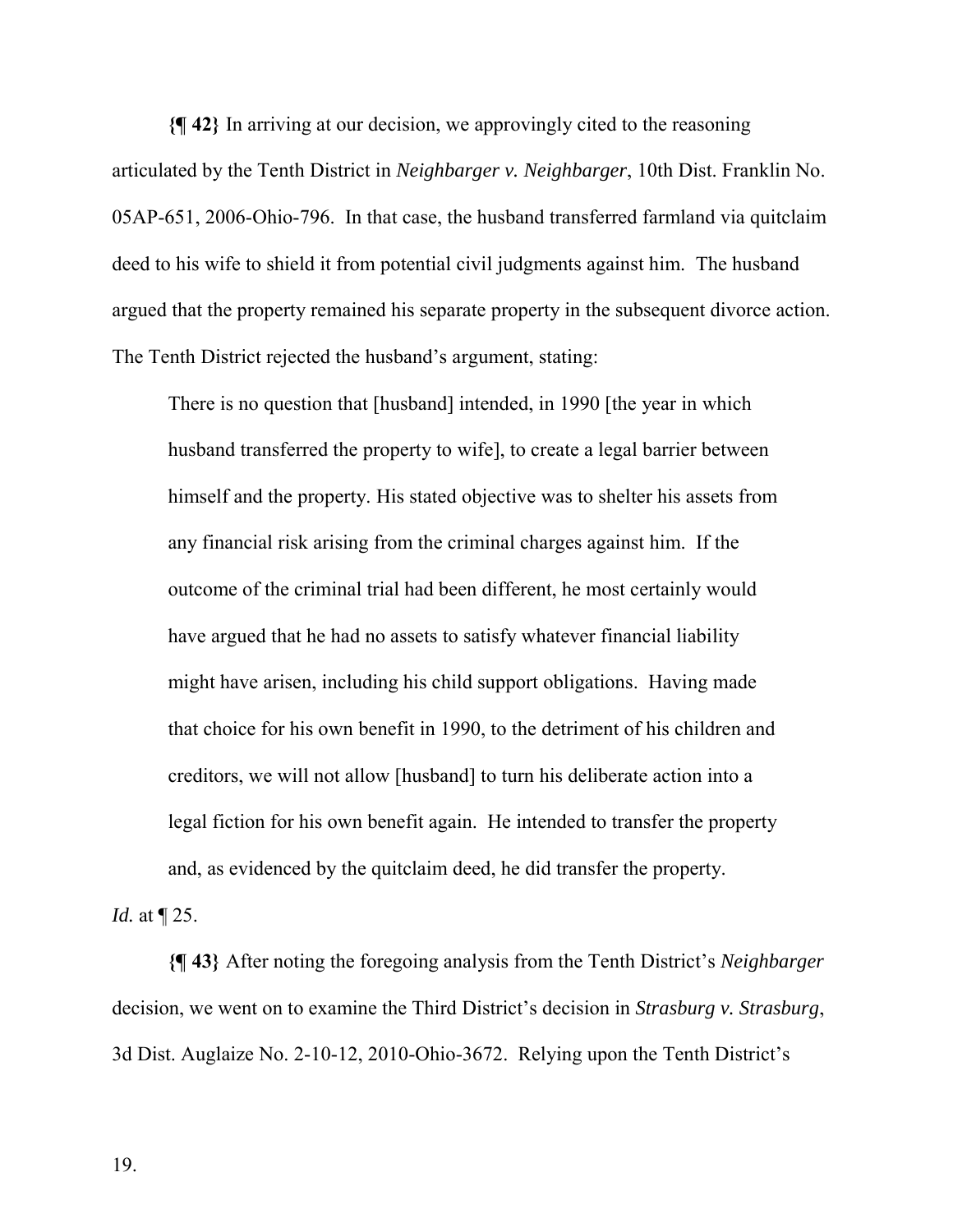reasoning in *Neighbarger*, the court in *Strasburg* held that the relinquishment of all legal rights to farmland by transfer of property via quitclaim deed to a spouse for the purpose of avoiding creditors constitutes a gift for purposes of classifying the property as separate or marital property. *Id.* at ¶ 22. In *Strasburg*, the husband testified that he inherited farmland from his father's estate during the marriage, and that he conveyed the property to his wife via quitclaim deed because he was concerned about the risk that he would be sued. *Id.* Like the court in *Neighbarger*, the Third District found that the husband

transferred his inherited farmland via quitclaim deed immediately upon his inheritance, and that, had [husband] been sued, he doubtlessly would have argued that the farmland was [wife's] sole property, and was not an asset subject to any ensuing financial liability. \* \* \* Regardless of [husband's] testimony that he did not intend to relinquish ownership or waive his rights to the property, the fact remains that [husband] deeded the farmland to [wife] solely via quitclaim deed, and did not retain any reserved rights or joint rights to the property. Thus, [husband's] testimony about his motives for the transfer was wholly inconsistent with his actions in making the transfer. As [husband's] testimony established that he relinquished all legal rights to the farmland upon its transfer to [wife], we cannot find that the trial court erred in concluding that the farmland was not [husband's] separate property.

*Id.*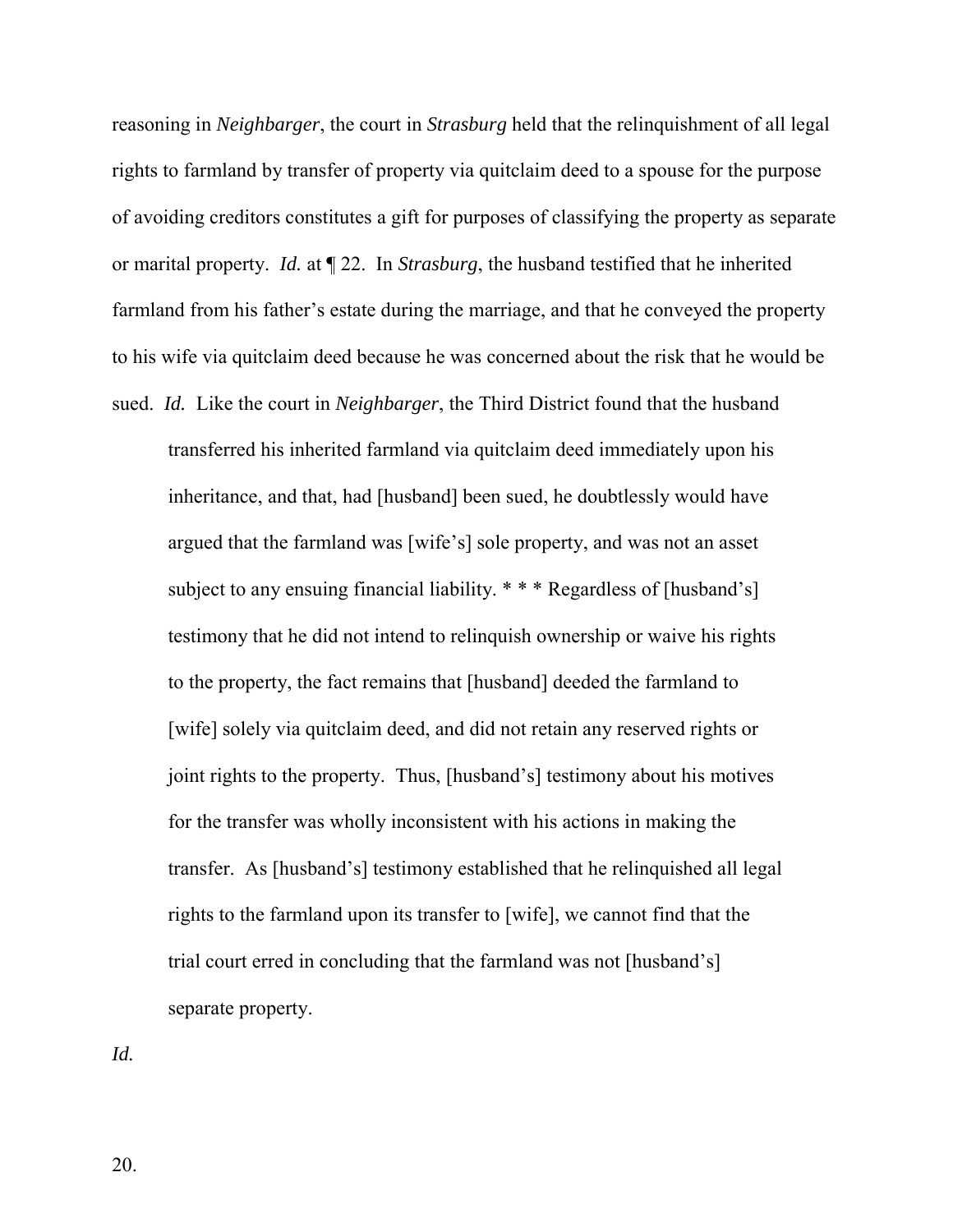**{¶ 44}** The foregoing cases address the effect of an inter-spousal transfer of property, albeit by deed rather than irrevocable trust, where the husband sought to completely divest himself of any interest in the transferred property to create a legal barrier between himself and the property. Similarly, in this case, appellee sought to shield several million dollars from potential federal estate tax liability by creating the Trust naming appellant as the beneficiary, funding it, and filing a federal gift tax return evidencing the transfer. Applying the reasoning we articulated in *Soley*, we find that appellee's actions establish the requisite donative intent to make an inter vivos gift.

**{¶ 45}** In light of the foregoing, we conclude that the evidence presented below establishes that appellee's transfer of the assets contained in the Trust constituted an inter vivos gift to appellant under R.C. 3105.171(A)(6)(a)(vii). Since appellee gifted his interest in the assets to appellant, the assets are appellant's separate property. Therefore, we find that the trial court's classification of the property as marital property was against the manifest weight of the evidence.

**{¶ 46}** Accordingly, we find appellant's assignment of error well-taken. Having found that the Trust assets are appellant's separate property pursuant to an inter vivos gift, we must remand this matter to the trial court for the court to equitably distribute the property under R.C. 3105.171.

## **B. NASM Account**

**{¶ 47}** In appellee's assignment of error, he argues that the trial court abused its discretion in finding that appellant was entitled to be reimbursed for half of appellee's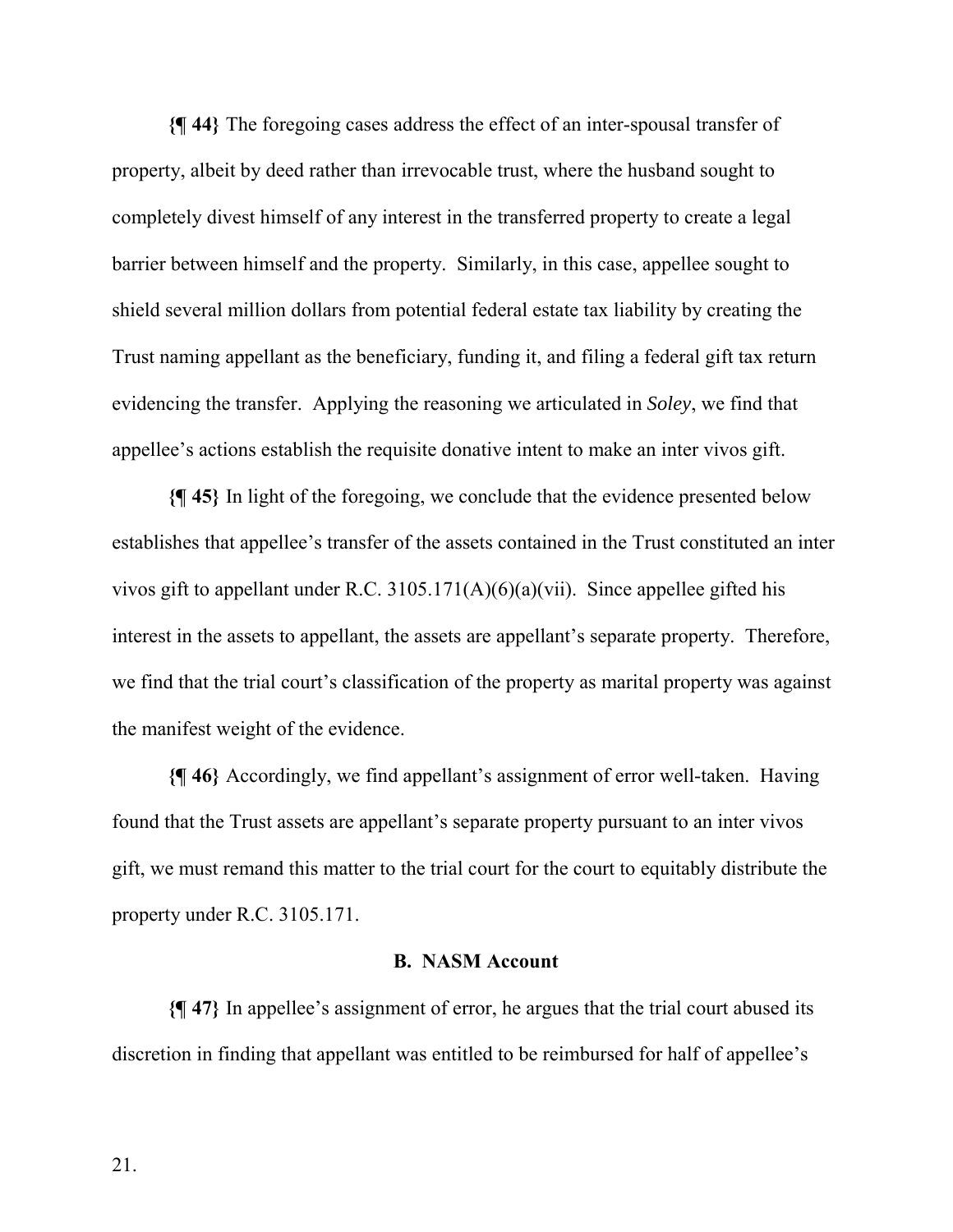\$795,000 withdrawal from the NASM account, which he used to pay his 2018 income taxes.

**{¶ 48}** "As to determinations regarding property awards in divorce proceedings, a trial court '"may divide property as it deems equitable, \* \* \* [with] broad discretion in arriving at an equitable property division."'" *Baum v. Perry-Baum*, 6th Dist. Wood No. WD-18-085, 2019-Ohio-3923, ¶ 16, quoting *Berish v. Berish*, 69 Ohio St.2d 318, 319, 432 N.E.2d 183 (1982), quoting *Cherry v. Cherry*, 66 Ohio St.2d 348, 355, 421 N.E.2d 1293 (1981). Unless the trial court's decision amounts to an abuse of discretion, this court cannot substitute its judgment for that of the trial court. *Kaechele v. Kaechele*, 35 Ohio St.3d 93, 94, 518 N.E.2d 1197 (1988). An abuse of discretion connotes that the trial court's attitude in reaching its decision was unreasonable, arbitrary or unconscionable. *Blakemore v. Blakemore*, 5 Ohio St.3d 217, 219, 450 N.E.2d 1140 (1983).

**{¶ 49}** Here, the parties stipulated below that the NASM account was marital property subject to equitable division. The trial court permitted appellee to make several withdrawals from the NASM account in order to pay his estimated federal income taxes for 2018, but indicated that it would address such withdrawals in its subsequent distribution of the marital estate. In the distribution, the trial court directed appellee to reimburse appellant after finding that appellee's use of marital funds held in the NASM account benefited only appellee.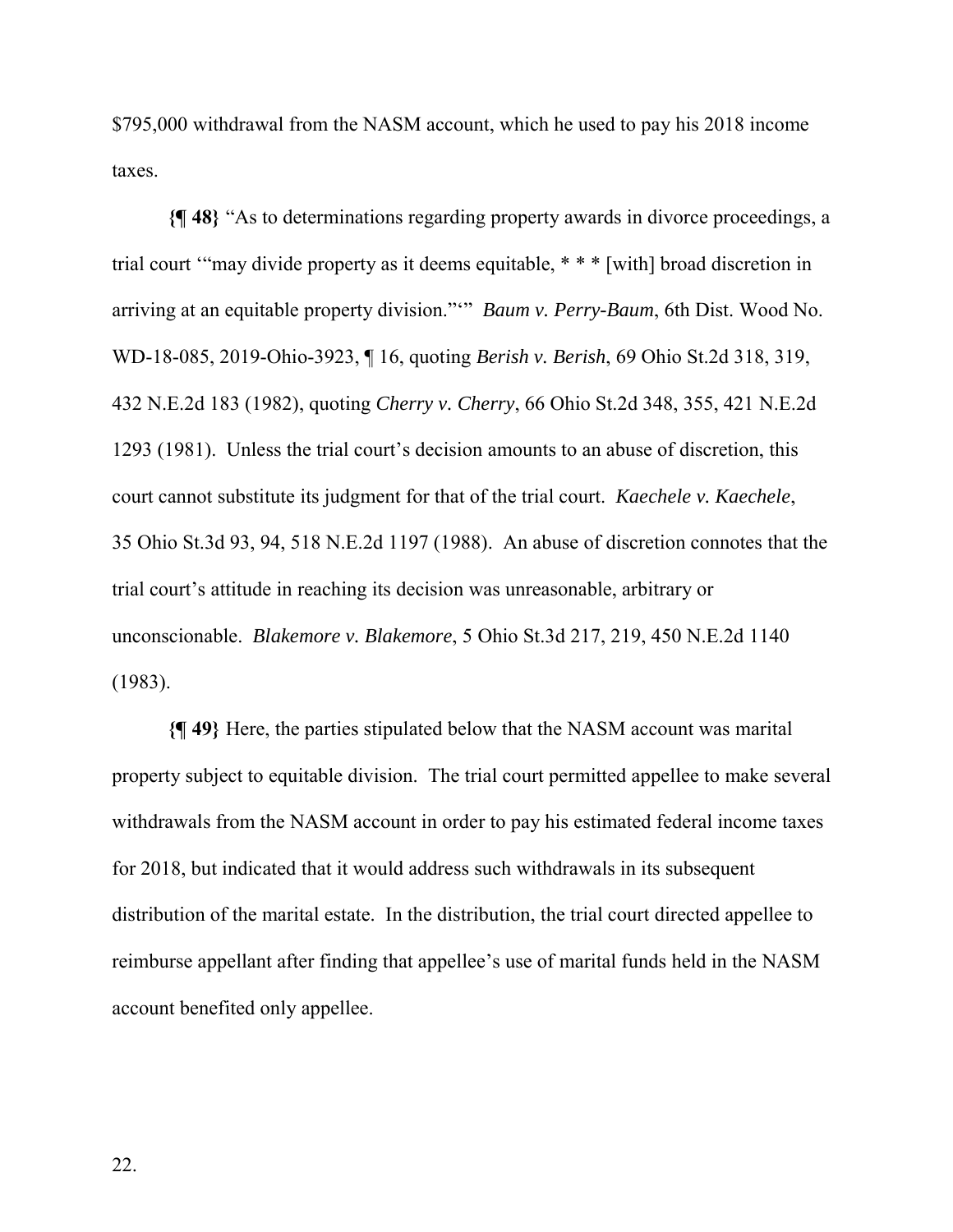**{¶ 50}** In his brief, appellee argues that this finding was unreasonable because the parties filed a joint income tax return in 2018. Appellee contends that the parties agreed to share equally in any income tax refunds or overpayments on their 2018 income taxes, and therefore both parties benefited from appellee's withdrawal of the funds and use of such funds to make estimated income tax payments.

**{¶ 51}** In response, appellant contends that the trial court considered the fact that the parties paid their 2018 income taxes jointly in its decision. Appellant notes that the trial court considered and rejected appellee's contention that his payment of income taxes benefited appellant.

**{¶ 52}** In its decision, the trial court addressed appellee's joint tax argument, finding that "[s]uch a sharing of tax burdens for 2018 might be equitable if the parties equally shared in the 2018 income, but Wife received, at most, 8% (\$30,000 of \$375,000) of Husband's monthly income for the first six months of the years."

**{¶ 53}** We have reviewed the record in its entirety. Based upon that review, we find that the trial court's determination that appellant only received 8 percent of the couple's income is supported by the record. As noted above, the trial court has broad discretion in fashioning its award. We do not find that the court abused its discretion when it determined that it would be equitable to make appellee responsible to pay the income tax obligations of the couple, where appellee received 92 percent of the couple's income during the pendency of this action.

**{¶ 54}** Accordingly, we find appellee's sole assignment of error not well-taken.